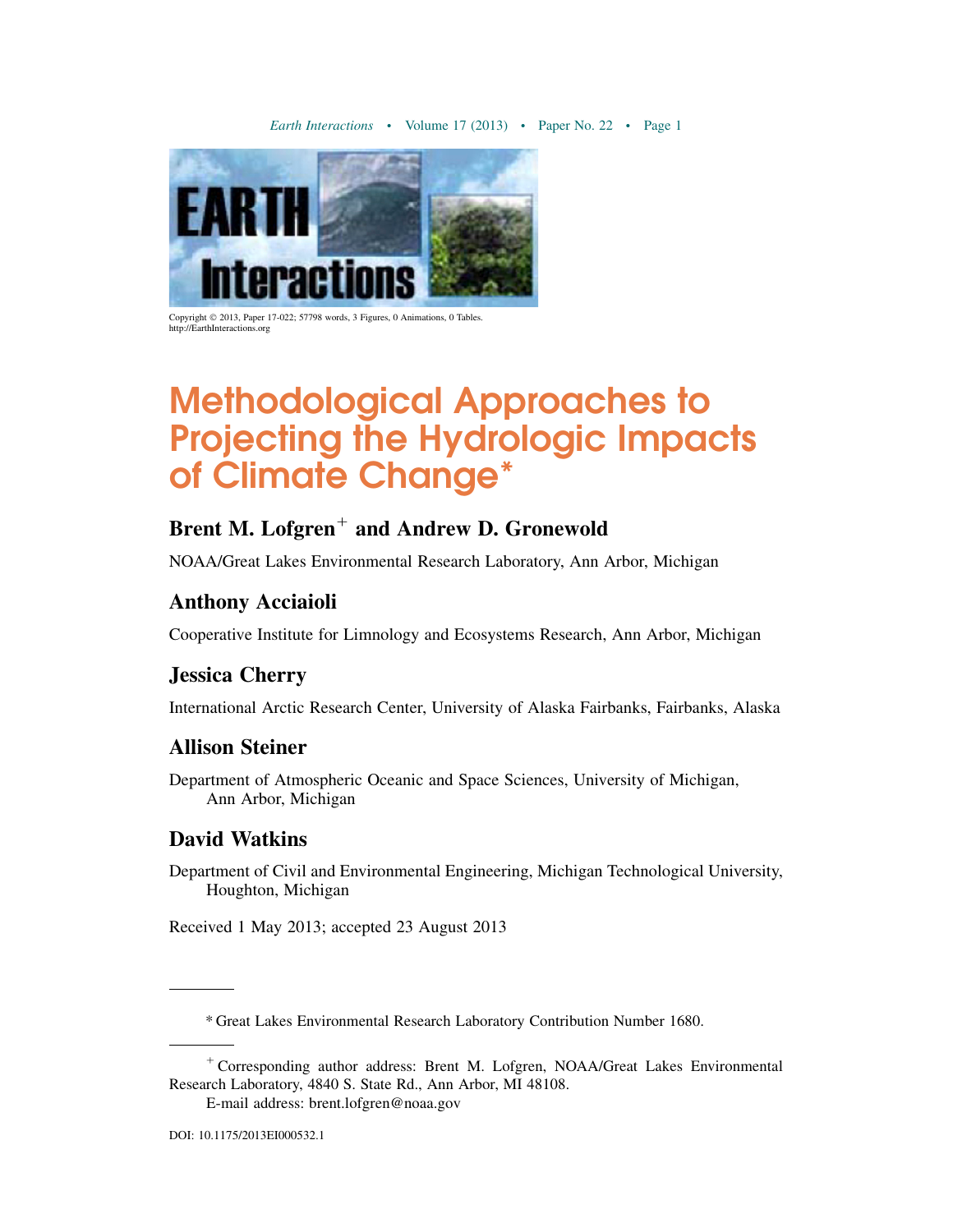ABSTRACT: Climate change due to anthropogenic greenhouse gases (GHG) is expected to have important impacts on water resources, with a variety of societal impacts. Recent research has shown that applying different methodologies to assess hydrologic impacts can lead to widely diverging projections of water resources. The authors classify methods of projecting hydrologic impacts of climate change into those that estimate potential evapotranspiration (PET) based on air temperature and those that estimate PET based on components of the surface energy budget. In general, air temperature–based methods more frequently show reductions in measures of water resources (e.g., water yield or soil moisture) and greater sensitivity than those using energy budget–based methods. There are significant trade-offs between these two methods in terms of ease of use, input data required, applicability to specific locales, and adherence to fundamental physical constraints: namely, conservation of energy at the surface. Issues of uncertainty in climate projections, stemming from imperfectly known future atmospheric GHG concentrations and disagreement in projections of the resultant climate, are compounded by questions of methodology and input data availability for models that connect climate change to accompanying changes in hydrology. In the joint atmospheric–hydrologic research community investigating climate change, methods need to be developed in which the energy and moisture budgets remain consistent when considering their interaction with both the atmosphere and water resources. This approach should yield better results for both atmospheric and hydrologic processes.

KEYWORDS: Climate change; Surface processes; Water resources; Evapotranspiration

#### 1. Introduction

Greenhouse gas (GHG)–driven anthropogenic climate change (ACC) has led to warmer temperatures at the surface and throughout the troposphere, as supported historically by a combination of modeling studies and global observations. Current climate models and earth system models, which are developed from fundamental theory, project this warming to continue into the future (Alley et al. 2007; Meehl et al. 2007). The trends in GHG concentration and climate can influence many aspects of the earth's physical, ecological, and human systems. Many of these key impacts are manifested in the hydrologic cycle (Kundzewicz et al. 2007). The wide-ranging potential effects of ACC on hydrology have been addressed in prior studies with varying methodology (e.g., Wood et al. 1999; Held and Soden 2006; Angel and Kunkel 2010; Milly and Dunne 2011). These studies have highlighted the possibility of the role of climate change on altered streamflow and inland water body levels, causing concerns for hydrologic planners and water resource managers (Brekke et al. 2009).

The complexity of the interactions between surface hydrology and the atmosphere is increasingly a topic of climate change studies. Mahmood et al. (Mahmood et al. 2010) assert the importance of an assessment of climate and climate change that goes beyond the traditionally well-observed variables of air temperature and precipitation. Furthermore, they find that the index of radiative forcing function, which has been defined to describe increases in GHGs, is not adequate to characterize the complete set of potential forcings of climate change. They propose an expansion of climate change metrics to include the redistribution and magnitude of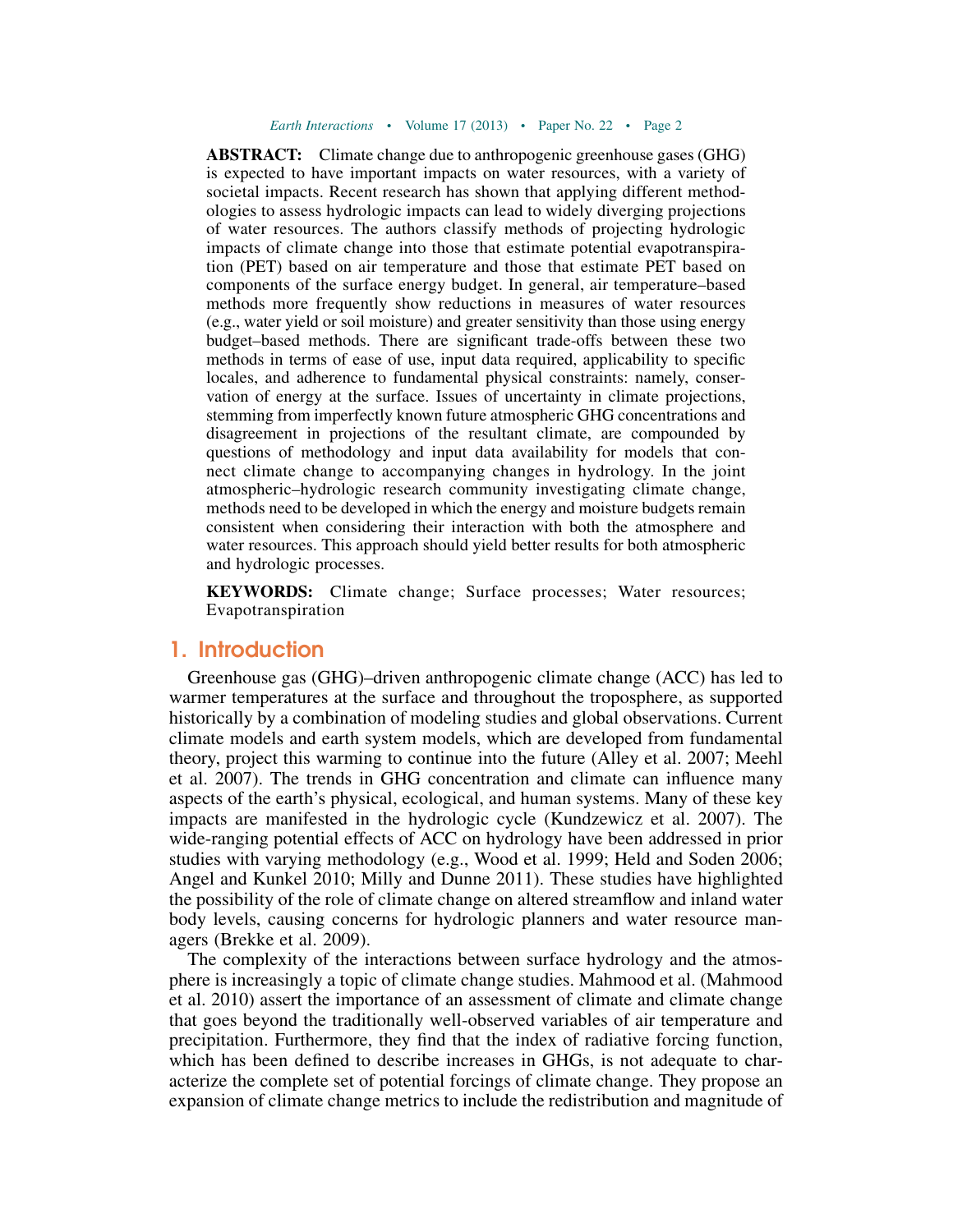latent and sensible heat fluxes from the land surface, precipitation, and atmospheric moisture convergence and changes in local and regional-scale gradients of radiative fluxes. These all play roles in the interaction between the budgets of surface energy and water. As Overgaard et al. (Overgaard et al. 2006) assert, ''Located at the borderline between atmosphere and hydrology, the land-surface provides the link between several scientific disciplines.''

Prior reviews have surveyed the *results* of studies projecting hydrologic impacts of climate change at the global scale (Kundzewicz et al. 2007; Seneveratne et al. 2010) or at the national or continental scale (e.g., Lettenmaier et al. 2008). Here, we survey the methods for projecting the influences of climate change on hydrology with the goal of understanding their methodological strengths and weaknesses. Specifically, we focus on the methods that calculate evapotranspiration (ET) and potential evapotranspiration (PET) in future climate projections. The reason for this focus is that ET and PET have been projected using a wide variety of methods that may be influenced by changing climate; therefore, biases in the methods may lead to divergent projections of hydrology in a changing world. We also make some recommendations for cooperation between the atmospheric and hydrologic communities, with a goal of creating consistency in modeling results in terms of energy and water budgets at the surface–atmosphere interface.

In section 2, we will cover some of the broad concepts that underlie surface processes that are relevant to both hydrology and atmosphere, particularly the intersection between surface energy and water budgets. In section 3, we discuss how surface processes are of interest in both the realms of atmospheric and hydrologic science but, because of different variables of interest, different methods have often been developed, with conflicting results. Section 4 gives a definition of PET and presents various alternative methods that have been used to calculate it. Section 5 presents the results of several studies that used temperature proxy–based methods to calculate PET under climate change scenarios. Section 6 similarly looks at studies using energy budget–based methods for PET and also studies that compare the results using temperature proxy–based and energy budget–based methods. In section 7, we illuminate a few examples of special considerations based on particular regions. Section 8 briefly discusses issues of the uncertainty of joint climatic–hydrologic projections and whether these projections can yield practical value in terms of impacts and adaptation related to water resources. In section 9, we give an overall discussion and outline a vision for producing climatic projections in which the methodologies for surface processes are shared among hydrologic and atmospheric scientists and serve the union of their needs. Finally, section 10 presents conclusions.

#### 2. Broad concepts

In this review, we consider climate in terms of the atmosphere and land surfaces and time scales of at least a few decades: that is, relevant to climate change driven by anthropogenic GHGs. The initial conditions of the physical climate that require long time scales to come into equilibrium (e.g., the ocean and cryosphere) can drive climate on decadal and multidecadal time scales (Pielke 1998; Giorgi 2005; Meehl et al. 2009). Because we will concentrate on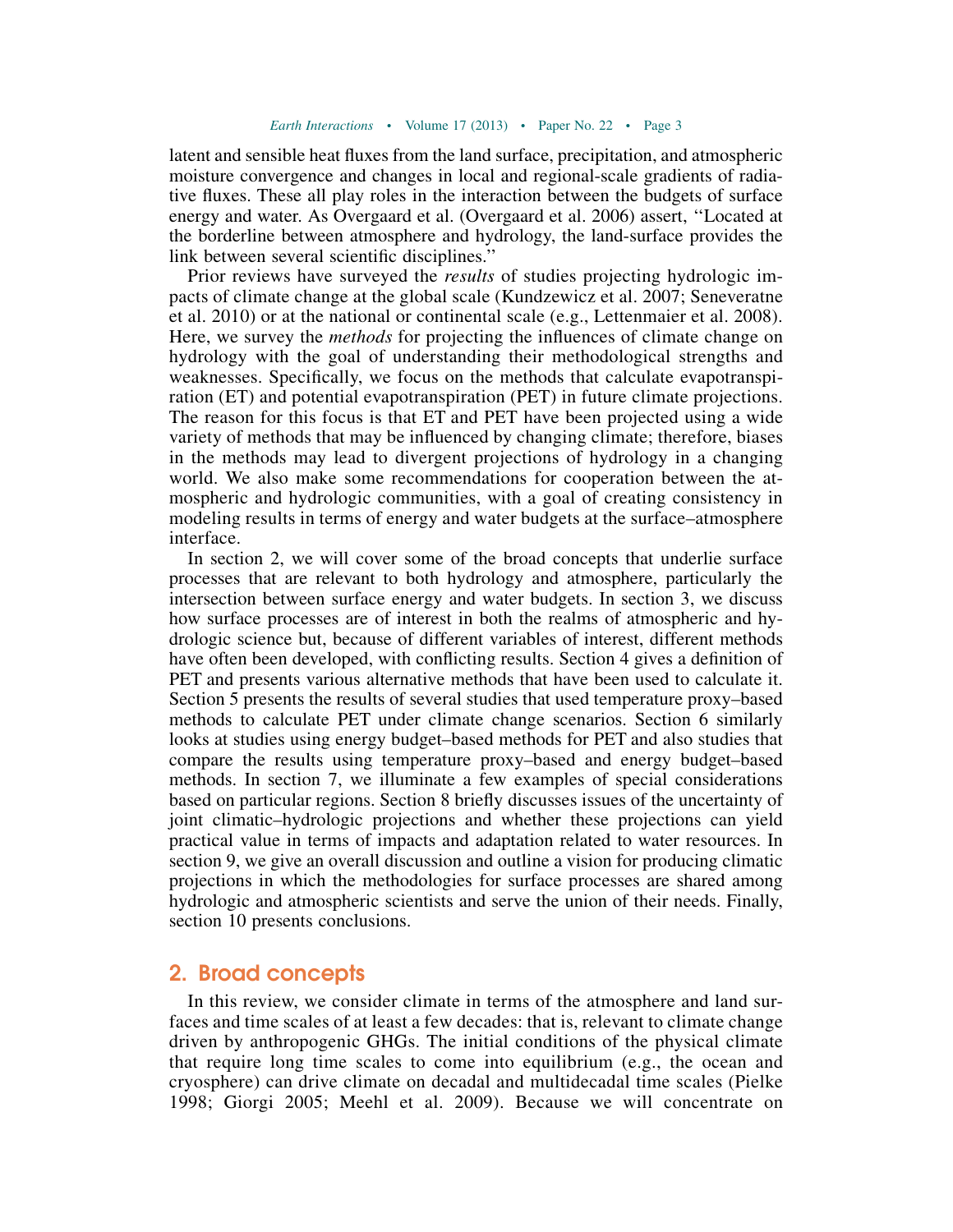

Figure 1. A schematic illustration of the energy budget and water budget of a land surface and their point of intersection. The latent heat of evaporation per unit mass L is only very weakly dependent on temperature, so ET and latent heat flux are proportional to one another. Therefore, ET has an equivalent influence on both the heat and water budgets and impacts the other terms of both budgets.

interactions between the atmosphere and terrestrial surfaces, GHG concentrations as well as ocean and cryosphere conditions can be considered forcings that are extrinsic to the system at hand, and we therefore regard climate as a boundary value problem.

The basic components of surface energy and water budgets and their intersection are illustrated in Figure 1 (concepts from, e.g., Budyko 1974). The components of the surface energy budget are net radiation  $R_n$  (the net amount of energy exchanged from the surface with the sun, atmosphere, and outer space via shortwave and longwave radiation); latent heat flux (LE) carried by water evaporating from the surface or transpiring from plants; sensible heat flux (SH) that directly transfers heat between the surface and immediately overlying atmosphere; and ground heat flux G that diffuses between the surface and subsurface. These components must be in balance with one another. The components of the surface water budget are precipitation  $P$  as a source and sinks that include evapotranspiration  $E$  either directly from the ground surface or transpired through plants, surface runoff  $R_s$ , and subsurface runoff  $R_{ss}$ . A limited amount of water can be stored in the soil within the rooting zone of local vegetation, but in the long term the water flux terms must be in balance. Because the latent heat of evaporation per unit of water  $L$  is a weak function of temperature, the  $E$  term in the water budget and the LE term in the energy budget are nearly proportional, constituting a direct linkage between these two budgets and the conservation laws that govern them. This creates an indirect linkage among all of the terms in these two budgets. It further implies that, since ET is an exchange of water vapor that is influenced by the conditions of both the surface and the atmosphere and affects both, conceptualizing the surface as being forced by the atmosphere or vice versa creates an incomplete picture. The more complete picture includes the surface and atmosphere's influence on each other.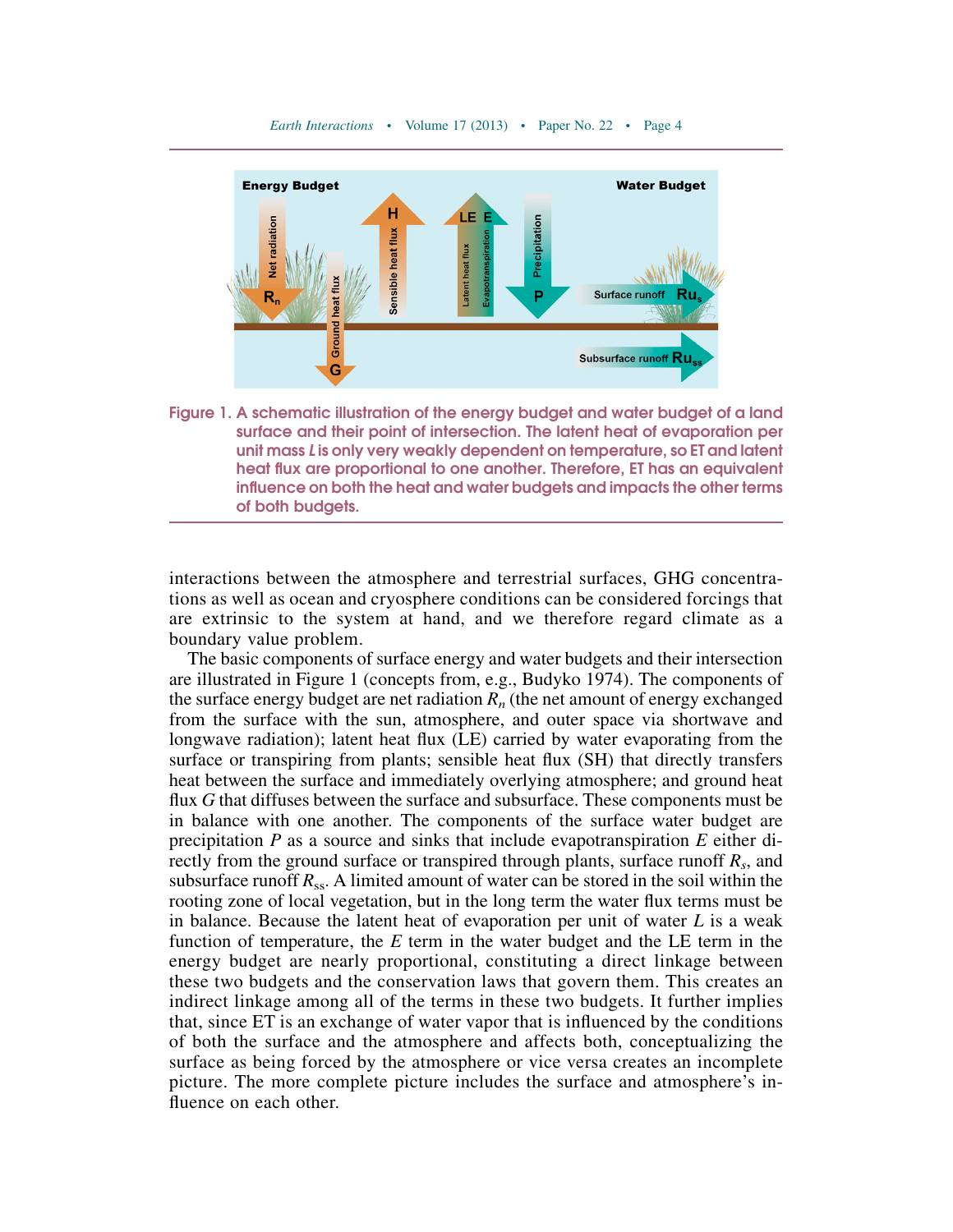Another conservation law that is important to hydrology under altered global climate is the conservation of water within the atmosphere. Water vapor enters the atmosphere via evapotranspiration from land and water surfaces; it can be transported through the atmosphere; and it is removed by precipitation processes and, to a lesser extent, surface condensation (dew). Globally, the source (ET) and sink (precipitation) terms of atmospheric water vapor must be equal. Changes in these processes with climate can affect the spatial distribution of precipitation and ET (e.g., Held and Soden 2006; Trenberth et al. 2007), but global conservation of atmospheric water vapor must be satisfied. Although the global atmospheric water budget will not be discussed in detail in this paper, there is a danger that local impact studies may use formulations of ET that are inconsistent with the GCMs that are driving them. If similar inconsistent assumptions are made over all land areas, their sum over a global domain can lead to imbalances in the atmospheric water vapor budget, possibly severe. The approximate increase in actual ET with temperature in ACC scenarios is around  $2\% - 3.5\%$  °C<sup>-1</sup> (Allen and Ingram 2002; Held and Soden 2006; Lorenz et al. 2010), so projections of local changes in ET that depart strongly from this number and are not coupled to a global atmospheric water vapor budget should be viewed with caution.

# 3. Meteorological and hydrological motivations for understanding surface processes

Atmospheric and hydrologic research and modeling have differing goals with overlapping methods and processes. From a hydrologic perspective, ET is crucial for calculation of several variables, including soil moisture, surface runoff, soil water percolation, and water yield of a drainage basin (Shaw et al. 2010). From a meteorological perspective, ET is a source of water vapor to the atmosphere and represents a loss of latent heat from the surface, therefore modulating other terms in the surface energy budget (Budyko 1974; Houghton 2002). For example, for a constant net input of solar radiation and downward longwave radiation, an increase in ET must be offset by a decrease in upward longwave radiation, sensible heat flux, and downward heat flux into the ground. This implies a decrease in the surface temperature and reduced heat input to the atmosphere, which forces atmospheric dynamics. The importance of surface hydrologic processes for atmospheric modeling, especially at time scales longer than a small number of days, was recognized quite early in the process of developing global general circulation models (GCMs). This led to the incorporation of simple formulations of soil moisture and evapotranspiration in climate models (Manabe and Holloway 1975).

The difference in desired outputs between the atmospheric and hydrologic communities has led to the adoption of different methodologies for calculating ET. Hydrologic studies strive to accurately predict streamflow and regularly use relationships calibrated using the most readily available atmospheric variables (air temperature and precipitation). On the other hand, atmospheric models frequently use parameterizations of the surface–atmosphere fluxes of moisture and energy to predict temperature and humidity in the atmospheric boundary layer, and these conditions can ultimately affect conditions throughout the atmosphere.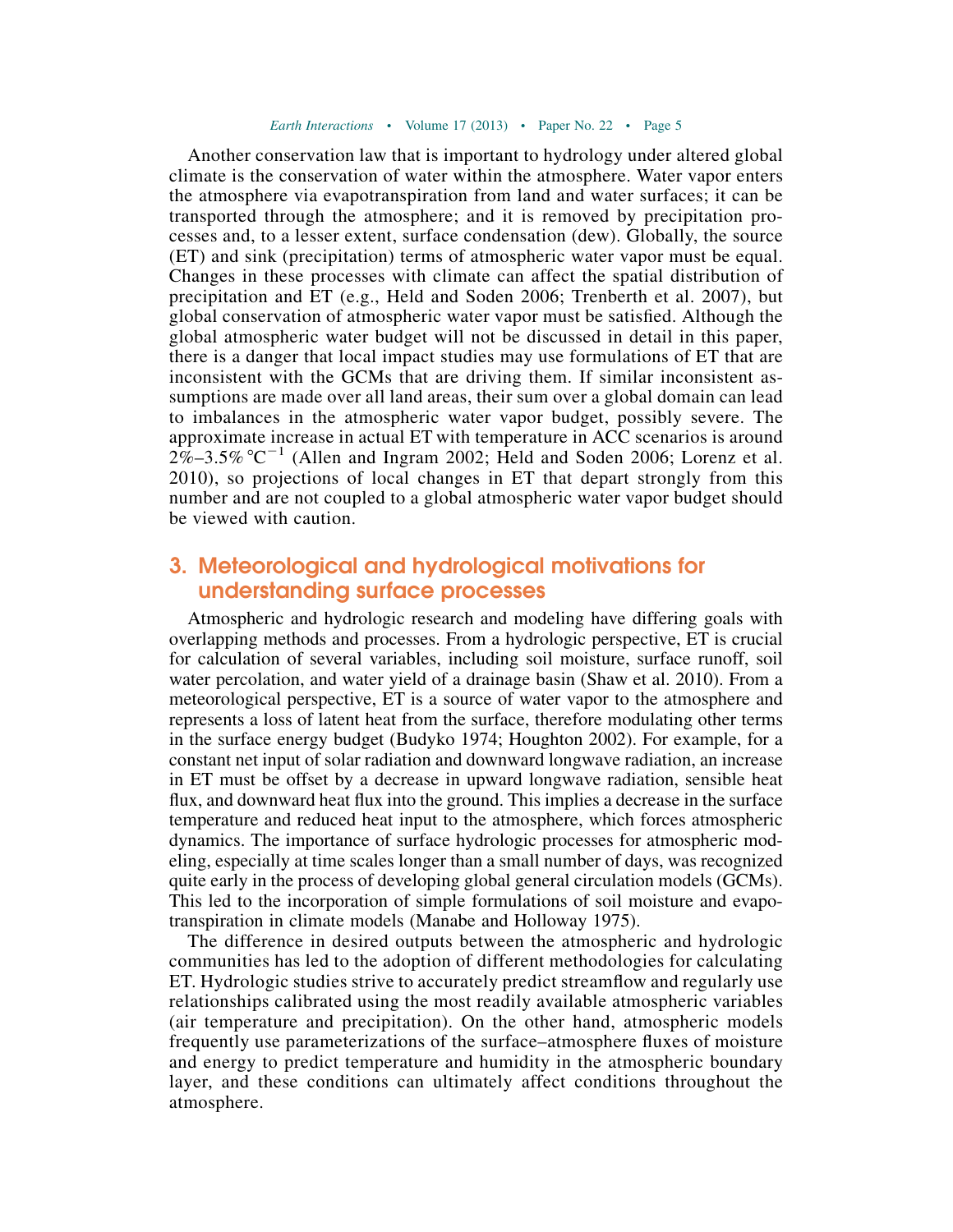#### 4. Potential evapotranspiration

#### 4.1. Definition

PET is a maximum value of ET, with ET approaching PET under wet conditions (Milly and Dunne 2011). In the dichotomy between energy-limited and moisturelimited ET, PET represents the amount of ET under energy-limited conditions. We group methods of calculating PET into two classes: temperature proxy based, in which air temperature is used to infer an amount of energy available for ET, and energy budget based, in which terms of the surface energy budget are available and directly drive PET.

#### 4.2. Temperature proxy–based potential evapotranspiration

The origin of using air temperature as a proxy for PET is unclear, as it is applied in many older literature sources. In developing a scheme for categorizing geographic regimes of climate, Thornthwaite (Thornthwaite 1948) lists climatic variables that have been widely observed with good accuracy but notes that ET is conspicuously missing. He states that the relative magnitude of precipitation and ET defines a climatic zone as wet or dry, and thus a reliable parallel is sought between PET and a more directly and routinely observed environmental variable. Thornthwaite (Thornthwaite 1948) found that near-surface air temperature is a more reliable predictor of PET than other candidate predictor variables that he investigated, including net solar radiation, despite acknowledging that solar radiation as ''the basic factor.'' Other investigators who have also classified climatic regimes on a similar conceptual basis include Köppen (Köppen 1900) and Holdridge (Holdridge 1947). The PET algorithm of Thornthwaite (Thornthwaite 1948) was also used as a basis for the Palmer drought severity index (PDSI; Palmer 1968), which is still widely used to characterize drought on an operational basis. Other air temperature proxy–based formulations of PET include Blaney and Criddle (Blaney and Criddle 1950) and Croley (Croley 1983); in some cases, solar radiation is used in conjunction with air temperature to determine PET (e.g., Jensen and Haise 1963).

#### 4.3. Energy budget–based PET

As a means to represent the energy limitations of PET, the Priestley–Taylor method calculates PET as a function of incoming solar radiation  $R_n$  and the heat flux density G to the ground, as modified by the air temperature and pressure. Since its inception, other energy budget–based methods have been developed, and these methods generally outperform temperature-only methods such as those described in section 4.2 (Amatya et al. 1995; Vorosmarty et al. 1998; Lu et al. 2005). Further energy-driven approaches include a combined approach known as the Penman– Monteith method (Monteith 1973), which requires inputs of net radiation  $R_n$ , air temperature, wind speed, and relative humidity. While this method requires a large suite of observed values, it is considered a reference benchmark for other methods and is used in many newer applications of Soil and Water Assessment Tool (SWAT) models. In global climate models, a land surface energy balance (e.g., balance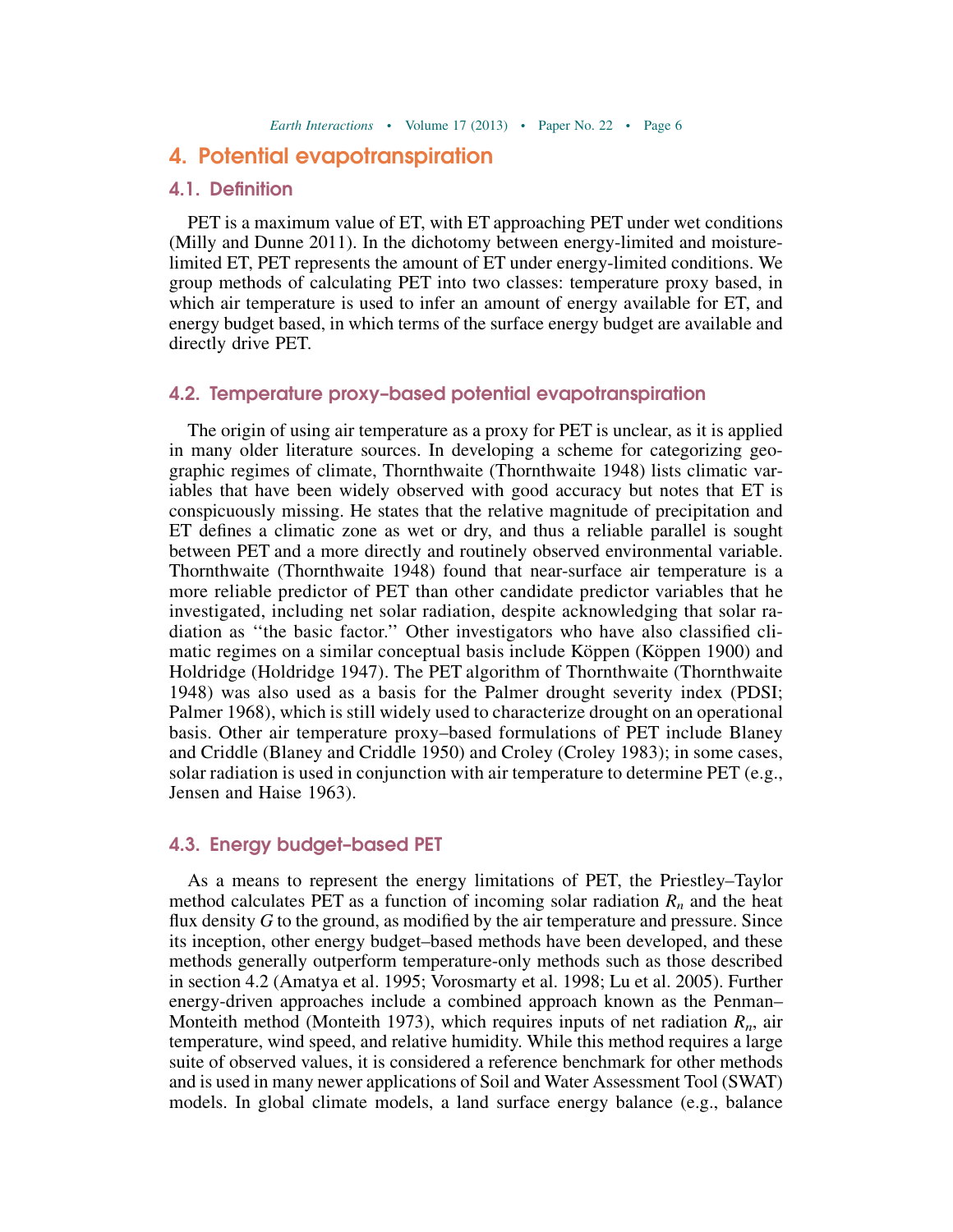among  $R_n$ , soil heat flux, latent heat flux, and sensible heat flux) determines the partitioning of available surface energy to ET and is limited by either the incoming energy or soil moisture (Seneveratne et al. 2010). The bucket model of Manabe and Holloway (Manabe and Holloway 1975) is an early example, with a major advance being made with the advent of schemes that included more detailed vegetation processes (Dickinson et al. 1986; Sellers et al.1986). Because climate models typically include both surface energy budget and soil moisture, a coupled energy balance method is a scheme that fits well into these models.

With respect to the surface energy balance approach, many studies have used atmospheric reanalysis products to investigate global and regional PET. For example, Trenberth et al. (Trenberth et al. 2007) uses several atmospheric reanalysis datasets to investigate the precipitation minus  $ET(P - E)$  balance and notes that  $P - E$  tends to be too small over land and overestimates land–atmosphere moisture recycling. A revised study over North America shows that newer reanalysis products are improved compared to older generation datasets (Trenberth and Fasullo 2013). Generally, these studies show that the  $P - E$  term is largest in winter and smallest in the summer, mostly due to changes in the ET component. Overall, many studies show that using the atmospheric moisture budget to derive  $P - E$  can provide better results as compared to ground-based observations and could help to constrain the water budget (Trenberth et al. 2007; Trenberth and Fasullo 2013). This is because of the errors and uncertainties associated with measuring and estimating both the P and ET components at the surface.

## 5. Studies applying temperature proxy–based PET

#### 5.1. Projections

An example of applying a temperature proxy–based method of calculating PET within the context of climate change scenarios is Evans and Schreider (Evans and Schreider 2002). They used a version of the IHACRES rainfall–runoff model (Evans and Jakeman 1998) for a small river catchment in western Australia and showed that increased GHG concentrations resulted in decreased mean river flow but also increases in flood events, due to increased incidence of extremely high precipitation events.

A series of studies have been done regarding the water budget of the Laurentian Great Lakes and their drainage basin under ACC scenarios, culminating in projections of lake levels. These have largely used the land surface model of Croley (Croley 1983), known as the Large Basin Runoff Model (LBRM), to calculate runoff and water yield from land. This is paired with spatially interpolated precipitation along with evaporation from the lake calculated using the model of Croley (Croley 1989) to calculate a net basin supply of water for each lake. Climate change scenarios were created by altering the meteorological inputs (primarily precipitation and air temperature) according to changes projected by GCMs. Using this methodology, Angel and Kunkel (Angel and Kunkel 2010) ran a set of 565 GCM realizations as input, through a combination of different GCMs, GHG emission scenarios, time horizons, and different plausible initial conditions. They showed that drops in lake levels are generally expected during the twenty-first century, with considerable spread among the GCMs.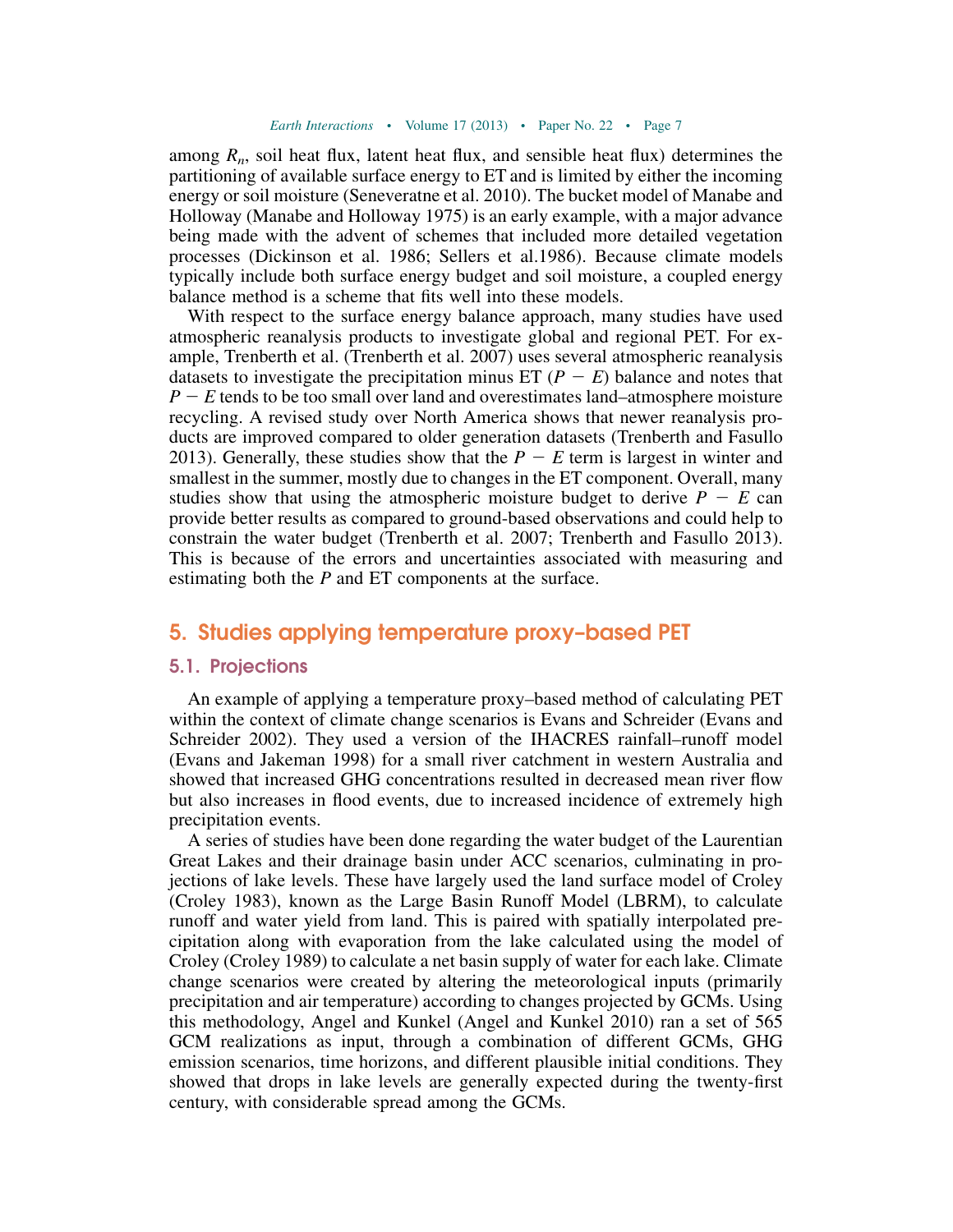Air temperature is often used within indices that classify climatic regimes according to their level of aridity. Rubel and Kottek (Rubel and Kottek 2010) determined Köppen classifications at different time periods using climatic variables simulated under the Intergovernmental Panel on Climate Change Special Report on Emission Scenarios (SRES) A1FI scenario. They show that, in comparing the 2075–2100 time period to 1975–2000, a net of 9.6% of the area originally classified under C (warm temperate) are reclassified as B (arid). Maps shown in Rubel and Kottek (Rubel and Kottek 2010), which instead compare 2075–2100 with 1901–25, show a few particular locations of this transformation—the Iberian and Anatolian Peninsulas, the eastern margin of the U.S. Great Plains, and encroachment of arid classes into some coastal regions of northern and southern Africa and Australia. They also show 3.9% of the area of class D (characterized by seasonal snow) shifting to class B, mainly in the northern part of the U.S. Great Plains as well as central Asia to the north of the Caspian and Aral Seas.

In the Arctic, results have been derived from approaches using downscaled temperature and precipitation projections in conjunction with PET calculated using Priestley and Taylor (Priestley and Taylor 1972) or Hamon (Hamon 1961) for projections of the future water balance (O'Brien and Loya 2008). However, this work has come under criticism for the arbitrariness of coefficients used in the Priestley–Taylor scheme and is likely to have overestimated the drying effect on Alaska (McAfee 2013).

#### 5.2. Caveats to temperature proxy–based potential evapotranspiration

Several studies in recent years have struck strong notes of caution to employing a temperature proxy–based framework to parameterize changes in PET in the context of climate change scenarios. Hobbins et al. (Hobbins et al.2008) have shown that pan evaporation (generally accepted as a good indicator of PET) can actually decrease at the same time as air temperature increases. Milly and Dunne (Milly and Dunne 2011) have compared the sensitivity of PET to climate change as simulated internally by climate models with those projected using a Jensen and Haise (Jensen and Haise 1963) formulation. The projections using the air temperature–based Jensen–Haise scheme had increases in PET about 3 times as large as simulated by the GCMs. Lofgren et al. (Lofgren et al. 2011) noted that climate change-driven ET rates and the implied surface energy budgets diverged widely between the Large Basin Runoff Model (LBRM; Croley 1983) and the GCMs used to drive it. In one scenario, LBRM's PET increased by a factor of about 10 during the twenty-first century for the Lake Superior basin. Shaw and Riha (Shaw and Riha 2011) showed much higher sensitivity of PET as projected by a hydrologic model than a GCM. Sheffield et al. (Sheffield et al. 2012) use versions of the PDSI (Palmer 1968) with different formulations of PET to evaluate historical time periods, with diverging results (see section 6.1).

Within the temperature proxy–based class of models, intercomparison among different specific formulations can lead to different outcomes. Gyawali and Watkins (Gyawali and Watkins 2013) compared river outflow changes resulting from simulations by the method of Croley (Croley 1983) and the Hydrologic Engineering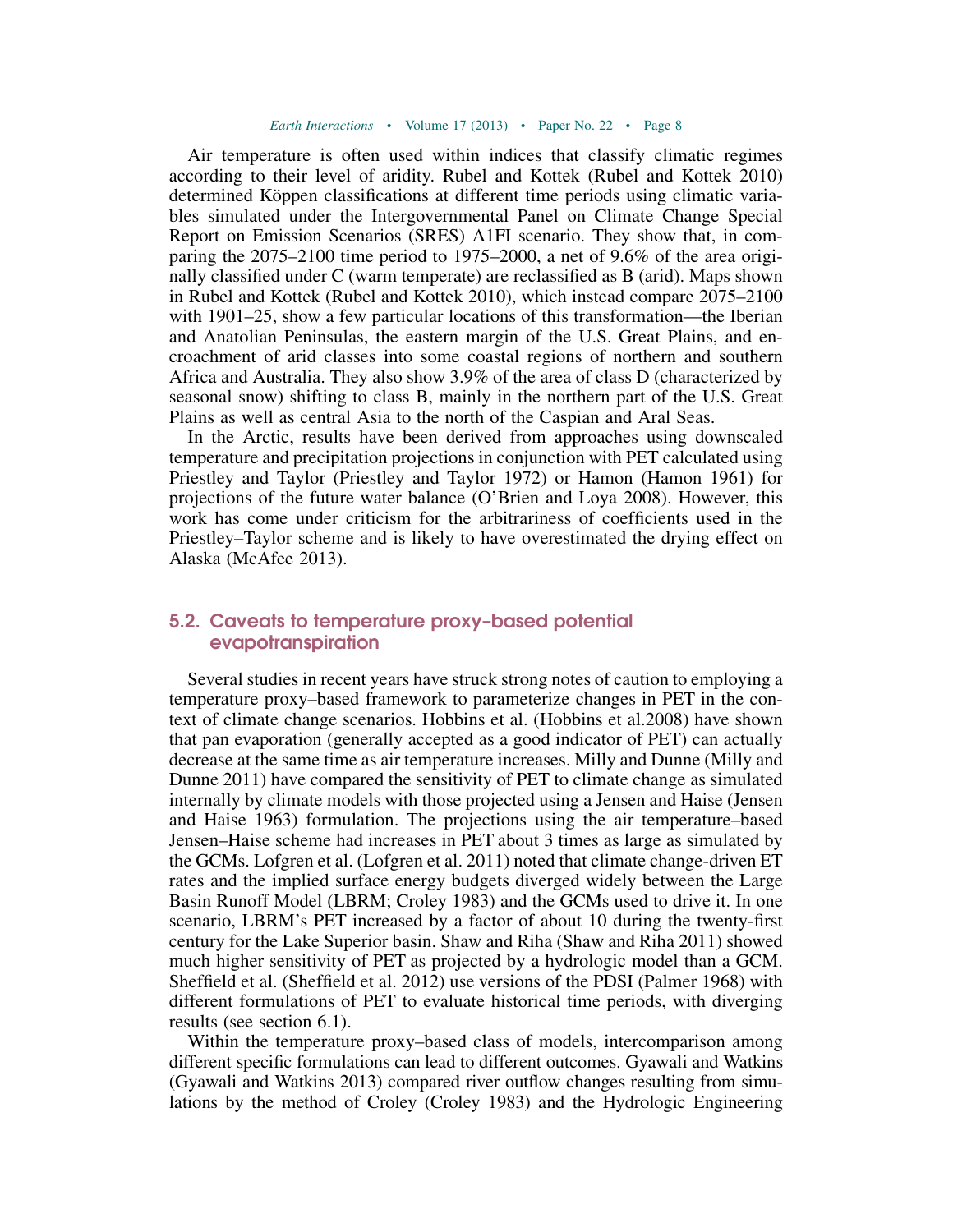Center Hydrologic Modeling System (HEC-HMS; U.S. Army Corps of Engineers 2000). They showed that the change in river flow is highly sensitive to which of these models is chosen as the means of translating climate into river flow. Joetzjer et al. (Joetzjer et al. 2012) also compared projections of drought frequency using drought indices that included Thornthwaite (Thornthwaite 1948) PET with those using Hargreaves and Samani (Hargreaves and Samani 1985) PET: the latter of which more explicitly separates the effects of incoming solar radiation from air temperature. The indices that incorporated Thornthwaite PET showed larger trends toward drought than those using Hargreaves and Samani PET, which showed greater similarity to indices based only on precipitation changes. The divergence was greater at longer time horizons of projection.

It is likely that different sensitivities can be explained by the extent to which solar radiative factors are explicitly used within a model to explain differences in PET on the basis of latitude and season, complementing the terms that explicitly attribute PET to air temperature. For example, HEC-HMS includes options for using PET estimated using the method of Jensen and Haise (Jensen and Haise 1963), which uses solar radiative input as a variable in the algorithm, or the methods of Hamon (Hamon 1961) and Thornthwaite (Thornthwaite 1948), which include day length as an input. However, the method of Croley (Croley 1983) is strictly temperature based and thus lumps the effects of season and latitude together with any effects that might be more reasonably attributed to air temperature.

#### 5.3. Possibly spurious positive feedback mechanism

The potential confusion between a proxy relationship between air temperature and PET and an actual causal relationship can result in an apparent positive feedback mechanism. As proposed by Romm (Romm 2011), high values of PET (as projected using air temperature) relative to precipitation result in depletion of soil moisture. This results in limited ET, causing more heat to be dissipated from the surface as sensible heat flux, raising the air temperature and implying even higher PET, closing a positive feedback loop.

More cautious analysis (e.g., Scheff and Frierson 2013, manuscript submitted to J. Climate) uses a Penman–Monteith formulation. While their results indicate that increasing air and surface temperatures can lead to net radiation at a hypothetically moist surface being partitioned with a greater fraction as latent heat flux rather than sensible heat flux, energy budget constraints make the linkage to feedback mechanisms more complicated than a simple temperature proxy relation. This brings the positive feedback mechanism proposed by Romm (Romm 2011) into doubt. Although we are not aware of other sources in the literature that have explicitly proposed this positive feedback mechanism, it is implicitly contained in simulations that directly use projected air temperatures to calculate PET. Such calculations do not distinguish between the case in which higher air temperatures are caused by greater input of solar radiation on the one hand, which would have a strong positive influence on net radiation and PET, and a dry surface on the other hand, which would lead to increased outgoing longwave radiation and decreased net surface radiation. Thus, rather than having a positive feedback mechanism, we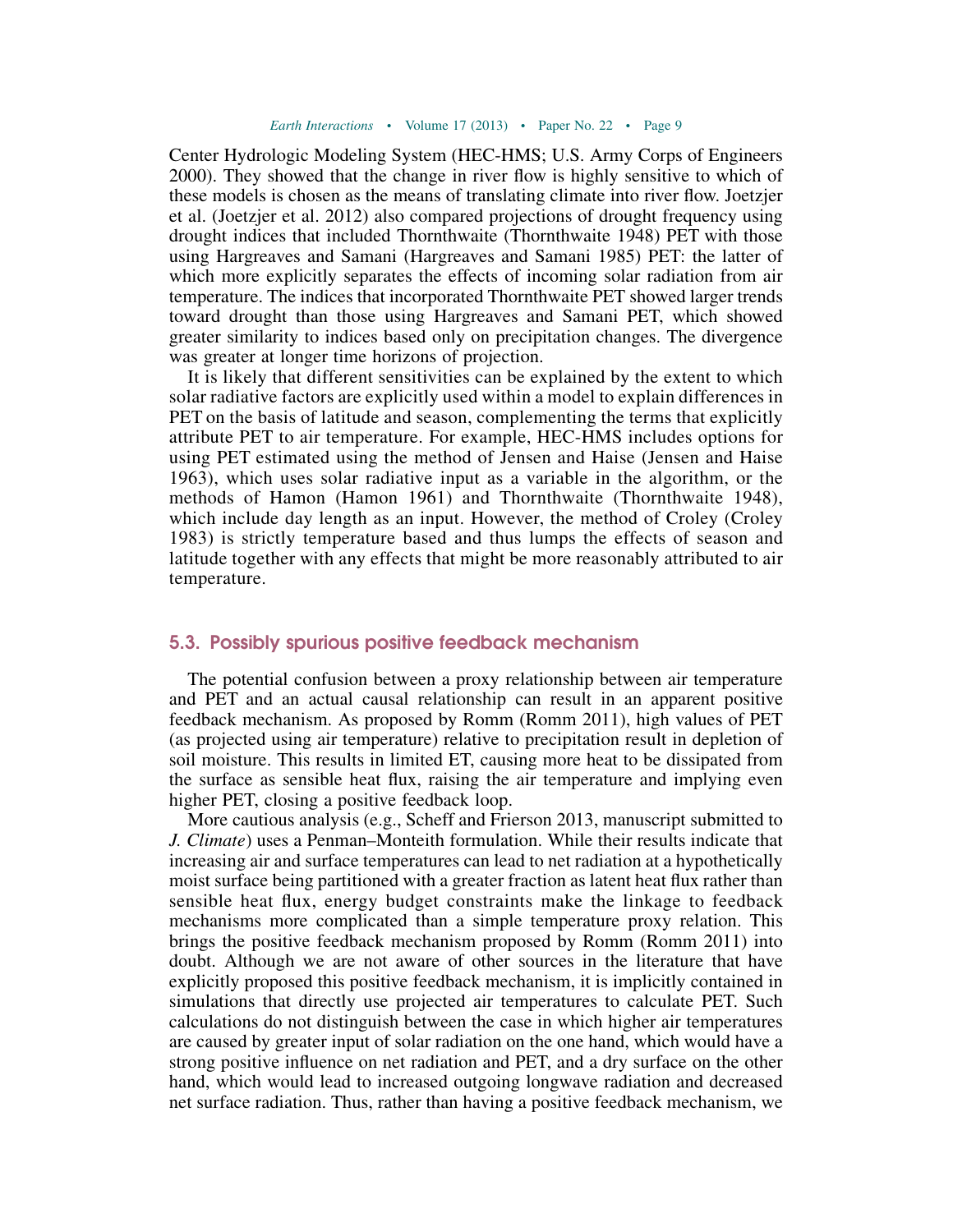

Figure 2. Causal loop diagram of surface energy and moisture budget components. An increase in a variable causing an increase in another is indicated by a plus sign, and an increase in a variable causing a decrease in another is indicated by a minus sign. Temperature proxy–based PET methods neglect the negative (balancing) feedback that ET has on available energy, which is shown as a dashed line.

propose that temperature proxy–based PET methods primarily lack an important negative (balancing) feedback mechanism, whereby ET (latent heat flux) reduces air temperature and the energy available at the surface. Figure 2 shows this missing energy feedback as a dashed line, along with the balancing feedback between ET and moisture availability.

# 6. Studies applying energy budget–based PET

#### 6.1. Projections

SWAT (Arnold et al. 1998) is frequently used to estimate hydrologic impacts of climate change. SWAT offers three methods for calculation of PET: 1) Penman– Monteith (Monteith 1973); 2) Priestley–Taylor (Priestley and Taylor 1972); and 3) Hargreaves–Samani (Hargreaves and Samani 1985). The Penman–Monteith and Priestley–Taylor options require net surface radiation as an input (among other variables), while Hargreaves–Samani requires surface air temperature plus maximum possible solar radiation at the surface.

Wu et al. (Wu et al. 2012) applied SWAT to the Upper Mississippi River basin and used the Penman–Monteith formulation of PET. Using four GCMs as input, they found a mixture of changes in water yield and soil moisture. There was a trend toward increased water yield (precipitation minus evapotranspiration) during winter and spring but a decreasing trend in summer and fall. Soil moisture increased in winter, decreased through much of the summer, and was mixed among the GCMs in spring and fall. Actual ET generally increased, except in the late summer, presumably due to earlier onset of moisture-limited conditions.

Also using SWAT, Gosling et al. (Gosling et al. 2011) compared the response of a global hydrologic model to climate change scenarios applied to several river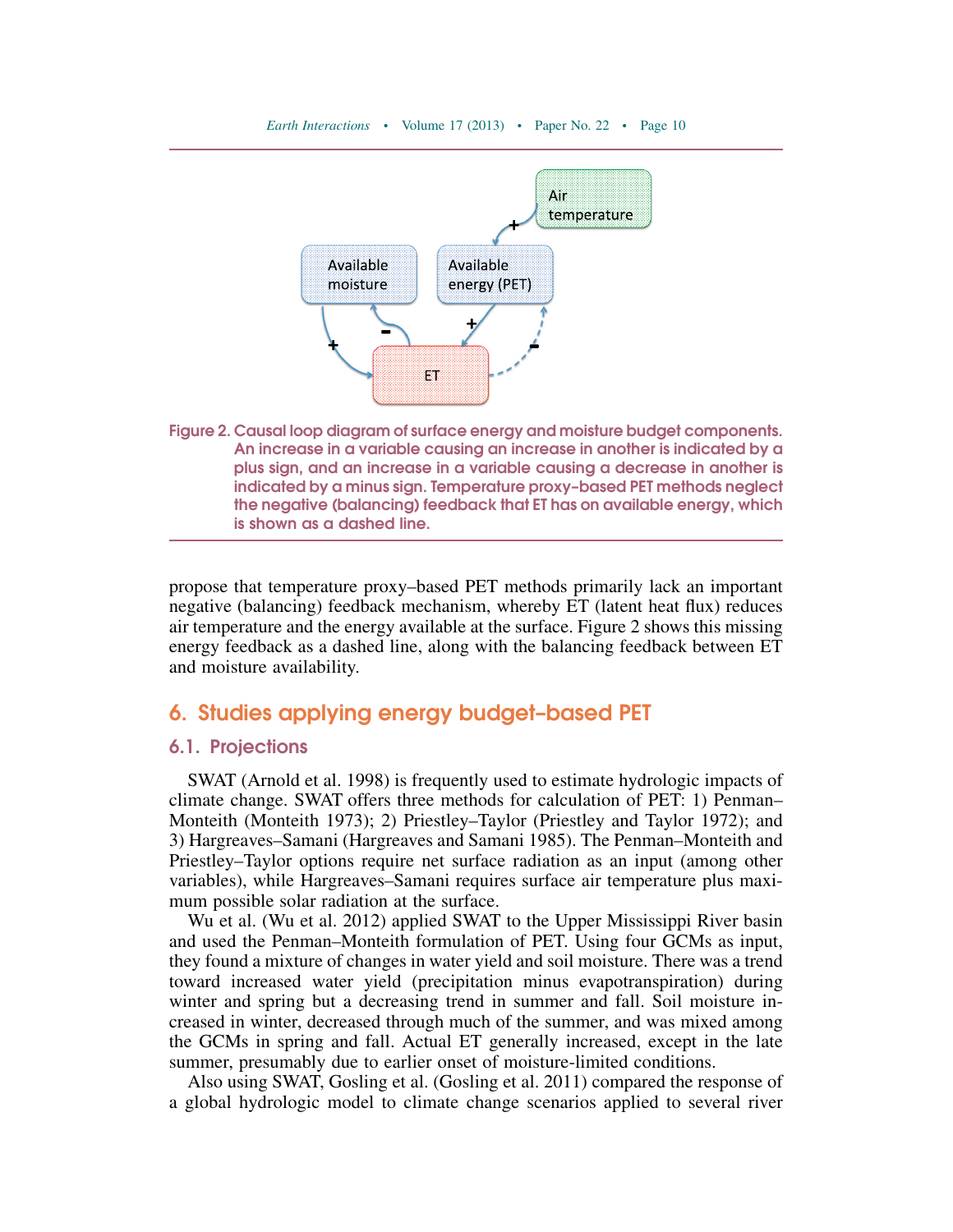catchments with the response of hydrologic models developed specifically for each of those catchments. In some catchments, the response in terms of water yield was similar, but for others, it was quite different. Each of these models was calibrated and validated elsewhere in the literature, and found to agree well with observations. However, the disagreement noted among models shows that agreement with observations is not a sufficient condition for getting consistent and accurate projections of the sensitivity of the hydrologic system to climate change scenarios.

#### 6.2. Comparisons between temperature proxy and energy budget–based methods

Dai (Dai 2011) examined values and trends in the PDSI (Palmer 1968) during the period 1900–2008. Recognizing some of the issues with using air temperature as the primary driver of PET, Dai (Dai 2011) compared a version of PDSI with the Thornthwaite (Thornthwaite 1948) method for calculating PET to another version using the Penman–Monteith method. He illustrated notable differences in the trend (1985–2004 minus 1950–69) of PET between the Thornthwaite method and the Penman–Monteith method. However, the trends in actual ET were similar under the two methods.

For those regions where the trends in ET did differ between the two methods, the discrepancy seemed to be driven by PET: that is, there was a lesser increase in PET and ET when using Penman–Monteith than when using Thornthwaite or even a decrease. Notable examples are north-central North America, Amazonia, equatorial Africa, and Indonesia, which can be generalized as regions dominated by energy-limited ET. Further analysis led to the conclusion that for the remaining bulk of land areas, trends in ET were largely attributable to changes in precipitation, even if the region had moisture-limited ET only seasonally. Dai (Dai 2011) did not evaluate runoff, water yield, or river flow.

Sheffield et al. (Sheffield et al. 2012) used versions of the PDSI with different formulations of PET to evaluate historical time periods. They found that global mean trends in PDSI between about 1990 and the present differ significantly between the version using the temperature-based Thornthwaite PET and the energy budget–based Penman–Monteith formulation (Figure 3). The Thornthwaite version yielded greater decreases in PDSI (a trend toward more drought) than Penman– Monteith during that time. This has wider implications, since PET and actual ET drive other variables, including soil moisture, water table, runoff, streamflow, and the water level of wetlands and lakes. Similarly, Donohue et al. (Donohue et al. 2010) have compared estimates of PET in Australia using Penman–Monteith (Monteith 1973), Priestley–Taylor (Priestley and Taylor 1972), Morton (Morton 1983), and Thornthwaite (Thornthwaite 1948) formulations of PET. Because their area of interest had largely moisture-limited ET, they found little change in actual ET among these formulations, but they found a high degree of divergence in the results in terms of PET, soil moisture, and runoff.

Therefore, the methods of calculating PET may not have a large influence on the actual ET, especially where it is moisture limited. However, they can have a large proportional influence on measures related to the balance between ET and precipitation. These include soil moisture; several indices of aridity; and the residual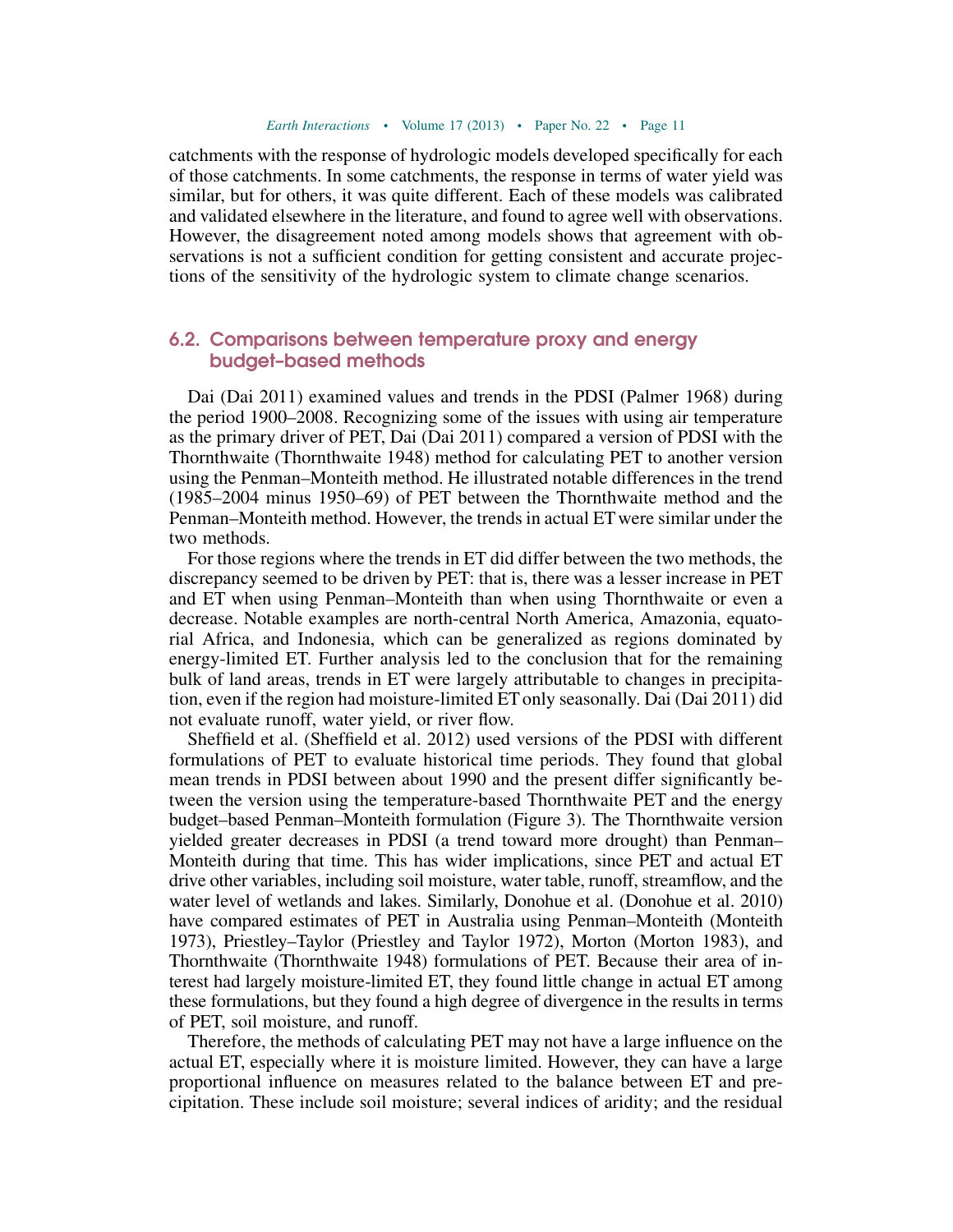

Figure 3. Global average time series of the PDSI and area in drought. (a) PDSI using the Thornthwaite method to estimate PET (PDSI\_Th) is shown in blue, and PDSI using the Penman-Monteith method (PDSI\_PM) is shown in red. (b) Area in drought (PDSI  $<-3.0$ ) for the PDSI Th (blue curve) and PDSI PM (red curve). The shading represents the range derived from uncertainties in precipitation (PDSI\_Th and PDSI\_PM) and net radiation (PDSI\_PM only). This figure is from Sheffield et al. (Sheffield et al. 2012; see their text for further details).

quantity of precipitation minus evapotranspiration, which drives streamflow and levels of inland water bodies.

#### 6.3. Caveats regarding energy budget–based PET

The additional complexity of the equations involved in energy budget–based PET formulations is easily overcome by modern computing power, so the primary disadvantage is data availability, and this situation is improving. In addition to near-surface air temperature and precipitation as in the temperature proxy–based approaches, the required atmospheric variables are near-surface humidity, wind speed, and net surface radiation. In some variants, cloud cover may be used to estimate surface radiation, although using this alone can miss the direct influence of greenhouse gases. For historical time periods, reanalysis data can be useful in providing the required input, especially if it is at fine spatial resolution.

Direct usage of hydrologic variables simulated by coupled atmosphere–surface climate models with either global or regional domains (Fowler et al. 2007) has the advantage of explicitly enforcing conservation of energy at the surface. However, such an approach can have problems with acquisition of the required land-cover data at appropriate spatial scales for potential domains of interest (Evans and Jakeman 1998), as well as the computational expense of running at the fine spatial resolutions that will yield the most useful information.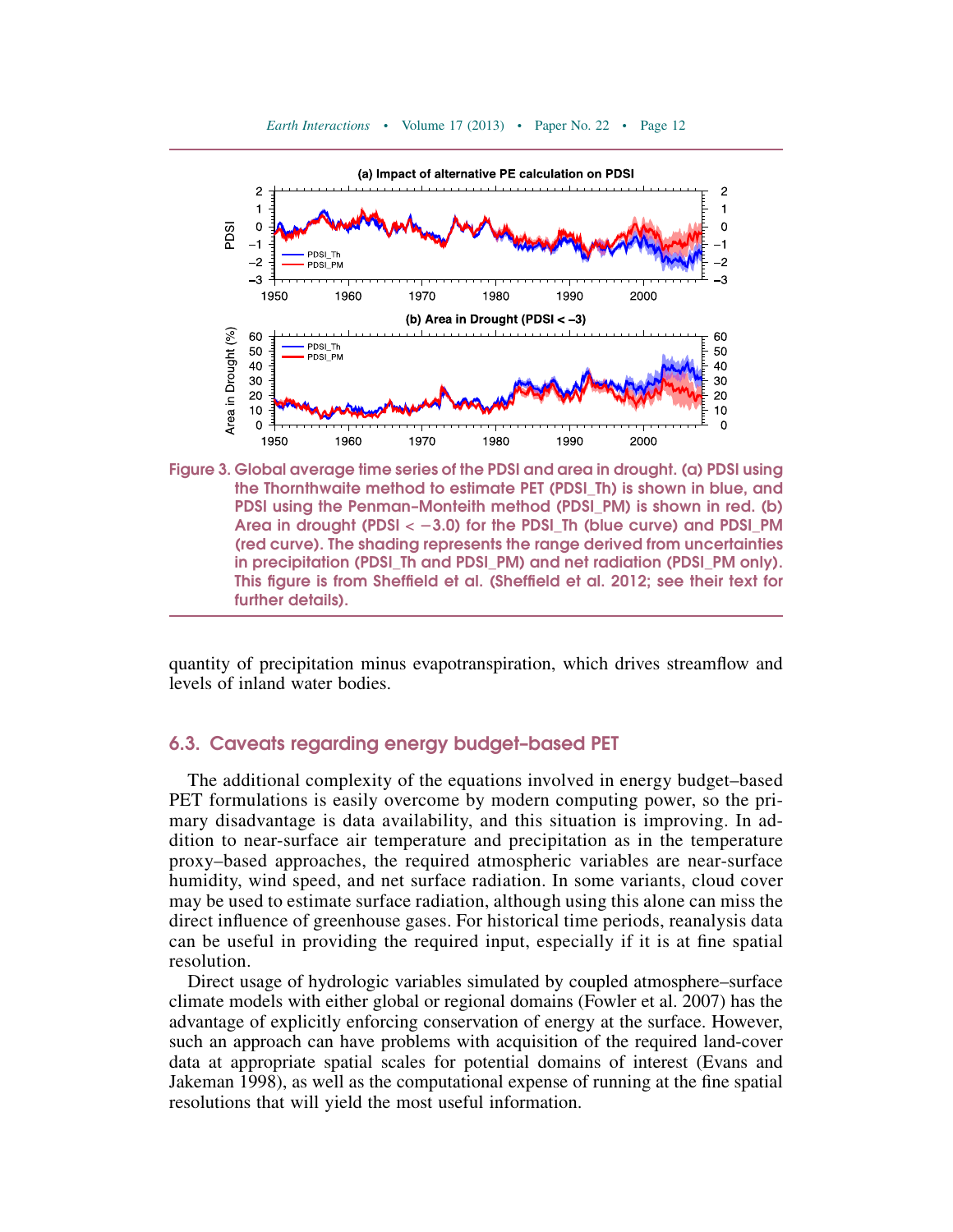# 7. Special considerations by region

The Arctic has a number of features that make future hydrologic projections particularly uncertain. These include complex topography, glaciers, features associated with permafrost and frozen ground, coastal areas, and areas that are paradoxically both arid and lake dominated because of underlying permafrost, such as Alaska's North Slope. Even solid precipitation, which dominates the Arctic for 6–9 months a year, is extremely difficult to measure and is poorly represented in climate models (Cherry et al. 2007).

The Laurentian Great Lakes basin has been investigated with a focus on potential long-term changes in lake levels (e.g., Angel and Kunkel 2010; Lofgren et al. 2011). The driver of lake levels is the net total supply, which is defined as the tributary flow from land in the drainage basin, plus precipitation over the lakes minus evaporation from the lakes (collectively known as net basin supply) plus the channel inflow from other major lakes. A number of factors come into play in determining net basin and net total supply, including the interaction among snowpack formation and ablation, net radiation, and other meteorological variables in determining ET from the land, as well as the interaction among lake energy budgets, ice cover dynamics, and lake circulation in determining evaporation from the lake surface. Newer perspectives on Great Lakes water levels in response to climate also emphasize historical ranges of variability and coastal risk, with comparison to risk of sea level rise (Gronewold et al. 2013).

Held and Soden (Held and Soden 2006) have concentrated on tropical regions in taking an approach that combines moisture and energy budgets with atmospheric circulation in the Hadley cell. They assert that large-scale patterns of atmospheric water vapor transport and hence of precipitation minus ET are likely to be magnified under climate change. They also show that, although water vapor mixing ratio in the atmosphere can be expected to increase with air temperature roughly according to the Clausius–Clapeyron relationship, the overall rate of evapotranspiration and compensating precipitation will increase in a smaller proportion, implying a longer residence time of water vapor in the atmosphere with increasing temperature.

# 8. Sufficiency and uncertainty of climate models in hydrologic applications

Kundzewicz and Stakhiv (Kundzewicz and Stakhiv 2010) call into question the appropriateness of using the results of climate change projections from models as a basis for evaluating hydrologic impacts, as well as water management and adaptation strategies. They are correct to point out that GCMs' projections of change in precipitation are in poor agreement with one another, indicating large uncertainty. Furthermore, uncertainty increases when focusing on regions or specific locales, rather than continental to global scales, and the smaller scales are the most important in the hydrologic realm. Bennett et al. (Bennett et al. 2012) tried to separate the uncertainty associated with the hydrologic parameterizations (average of 31%), the GCMs in a multimodel experiment (average of 84%), and the emissions scenarios (average of 58%). However, they consider a specific region, which enhances the uncertainty of climate change and disagreement among GCMs (e.g., Tebaldi et al. 2005).

The problems illuminated by Kundzewicz and Stakhiv (Kundzewicz and Stakhiv 2010) are compounded by the issues discussed in the present paper. Their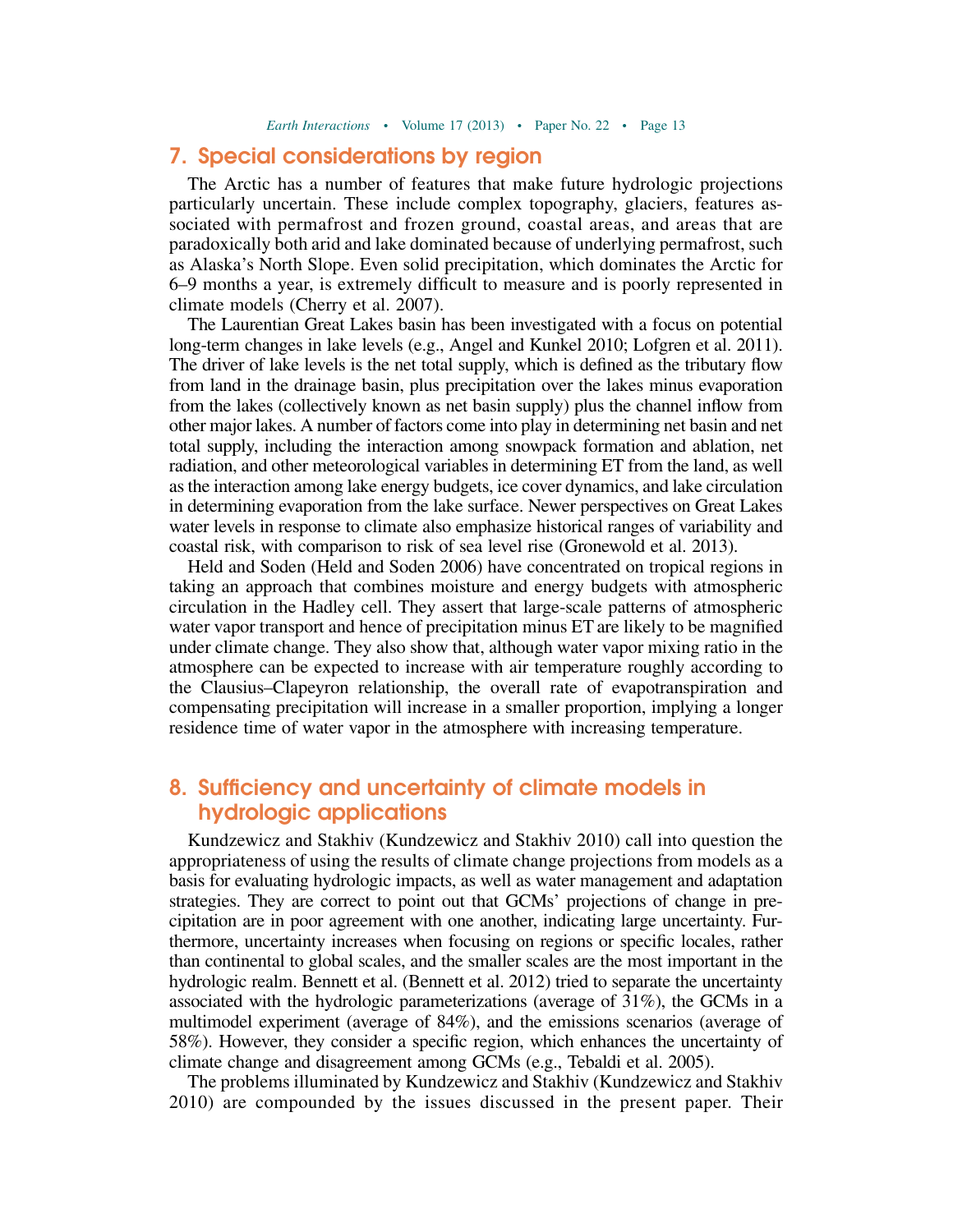arguments rest against a tacit assumption that air temperature and precipitation are the decisive variables for mapping from climate to hydrologic impacts and that we know the correct way to do this mapping. Other model-predicted variables of high relevance to hydrologic impacts include surface energy budget components and atmospheric water vapor flux convergence, although they unfortunately have a poor observational basis for validation.

The overall implications for uncertainty of hydrologic impacts of climate change are formidable. In addition to the large uncertainties quantified by Bennett et al. (Bennett et al. 2012), which included uncertainties surrounding the values of parameters within a hydrologic model, there is also the question of what formulation and forcing variables are correct for bridging from climate projections to hydrologic impact projections. We do not yet have a quantitative estimate of the uncertainty associated with this question.

### 9. Discussion: A synergy between approaches

Increased collaboration between atmospheric and hydrologic modelers is needed to improve projections of the hydrologic impacts of climate change, as well as provide mutually consistent answers to both communities. Historically, each community has tried to distill the portion of surface processes essential to their own goals, but the two communities and their submodels have often failed to fully respect the context set jointly by the surface and atmosphere and their exchange of energy and moisture. By exploiting the common ground of energy and moisture exchange, surface hydrology can take its proper place as an aspect of climate and climate change and not merely a result of it. Meanwhile, the utility of coupled atmosphere–surface climate models can be enhanced by incorporating a greater range of hydrologic processes (e.g., groundwater recharge, flow, and discharge; vegetation phenology; and ephemeral wetlands) and data (e.g., small-scale topography and heterogeneity of soil and vegetation). Such cooperative model development and research is a component of full earth system simulation, which has been put forward as a means to enhance the vitality of all disciplines involved (Rosenfeld 2010; Shapiro et al. 2010). As a step in this direction, there are some examples of energy budget–based models being used both within coupled climate models and within stand-alone surface models, such as the incorporation of the Community Land Model (CLM) into the Process-Based Adaptive Watershed Simulator (PAWS) (Thornton and Zimmermann 2007; Shen et al. 2013).

The major challenge remains striking a proper balance. On the one hand, most process-based surface hydrologic algorithms suffer from a lack of full spatial coverage of land-cover data; the range of meteorological data needed as input; and the most direct type of validation data for model intermediate results, such as direct measurement of evapotranspiration and soil moisture. Therefore, validation and calibration or tuning of these models at the process level is problematic. However, like conceptual models, process-based models can be validated in terms of outputs such as river flow that generally reflect the interaction of multiple processes. Their strength that helps to ensure reliable sensitivity to changed climatic conditions is their reliance on the fundamental law of conservation of energy, which applies across climate regimes.

On the other hand, conceptual models that are often driven by air temperature as a proxy for PET are calibrated in a historical time period, so their accuracy during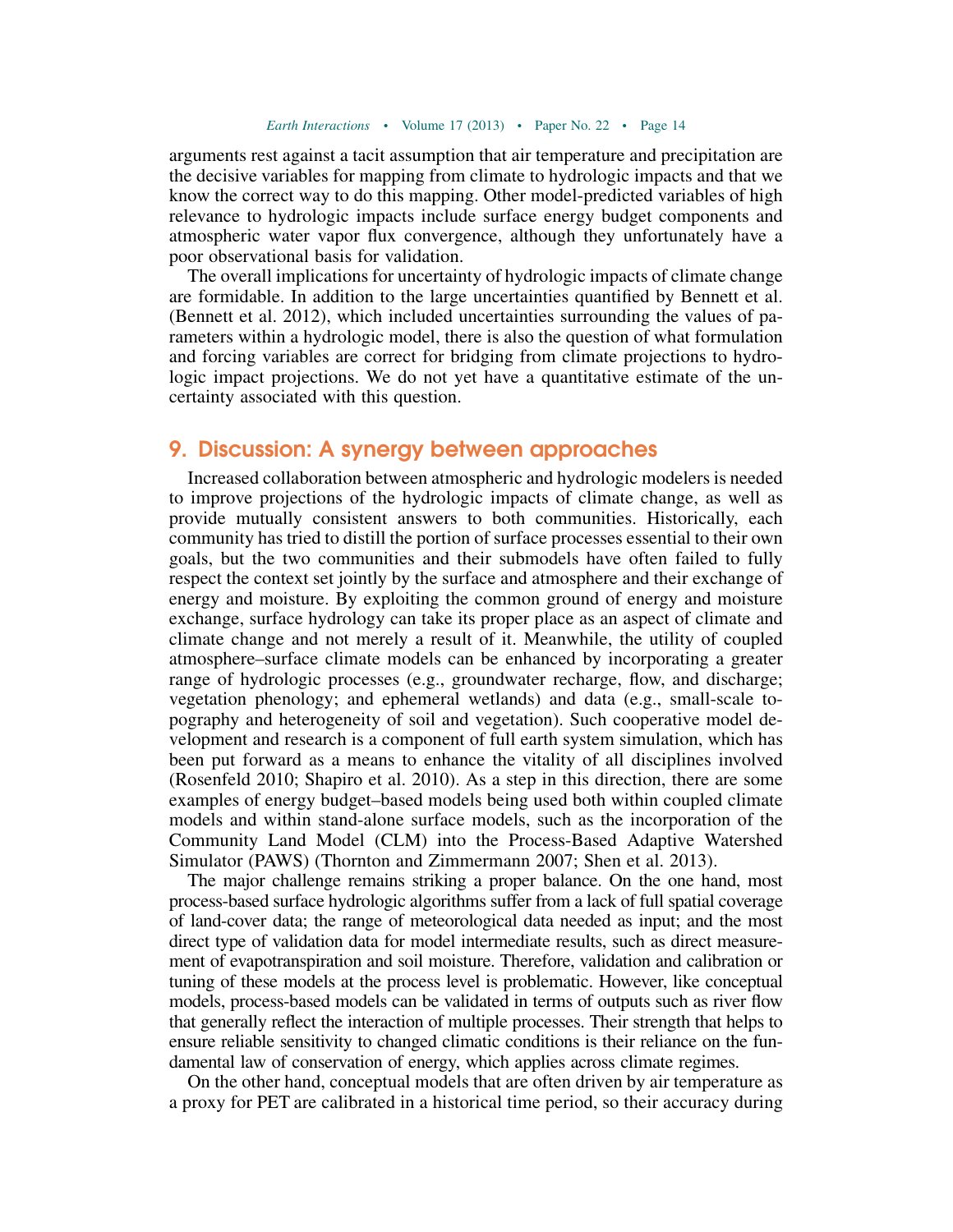those and nearby time periods may be excellent, but their validity in altered climate regimes cannot be ensured. They can also fail at fulfilling the fundamental physical constraint of conservation of energy at the surface (Lofgren et al. 2011).

# 10. Conclusions

Wagener et al. (Wagener et al. 2010) call for a greater emphasis on a holistic approach to hydrology, encompassing its full range of interactions with all components of the physical, biological, and human environment. In the context of climate change, this means regarding hydrologic processes not as a result of climate change, but as an interactive component of the complete climate system.

We have the following key conclusions regarding existing methods for evaluating hydrologic impacts of climate change:

- 1) Surface budgets of water and energy are intimately tied together through ET and the associated latent heat flux (Figure 1). Methods that project hydrologic impacts across climate regimes without maintaining fidelity to this concept (viz., temperature proxy–based methods) are prone to error. This is due to a lack of mutual consistency between the surface energy budget in the driving atmospheric model and in the hydrologic model. Model results can differ substantially among different formulations of temperature proxy–based PET.
- 2) Methods that do account for latent heat flux and full energy budget show less sensitivity of the hydrologic system to climate change than those that do not. The fundamental advantage of the energy budget type of method is its basis on the law of conservation of energy, which is universally applicable across time and climate regimes. Because climate models incorporate both the atmosphere and surface and enforce conservation of energy at the surface, doing so in an offline hydrologic model helps to maintain consistency between these components.
- 3) The conservation of water vapor in the atmosphere is a fundamental law that impacts hydrology. On a global basis, all ET must be offset by precipitation, and global increases in ET with time must also be balanced by increased precipitation (see Trenberth et al. 2007; Held and Soden 2006). Again, use of energy budget–based ET helps to maintain mutual consistency between atmospheric models and offline hydrologic models in terms of ET, atmospheric concentration, and transport of water vapor.
- 4) Uncertainty is a major concern in projections of hydrologic impacts of climate change. This uncertainty can stem from uncertainty in GHG emissions and concentrations and uncertainty in climate change projections. However, as this paper points out, uncertainty and potential bias in the methods for deriving hydrologic impacts from climatic projections also need to be considered.
- 5) There are special considerations depending on the region. For instance, ice and snow processes are a special challenge at high and middle latitudes for varying portions of the year. Regions with a high amount of inland water or with ocean coasts have special interactions between land and water surfaces, mediated by the atmosphere. Again, energy budget–based methods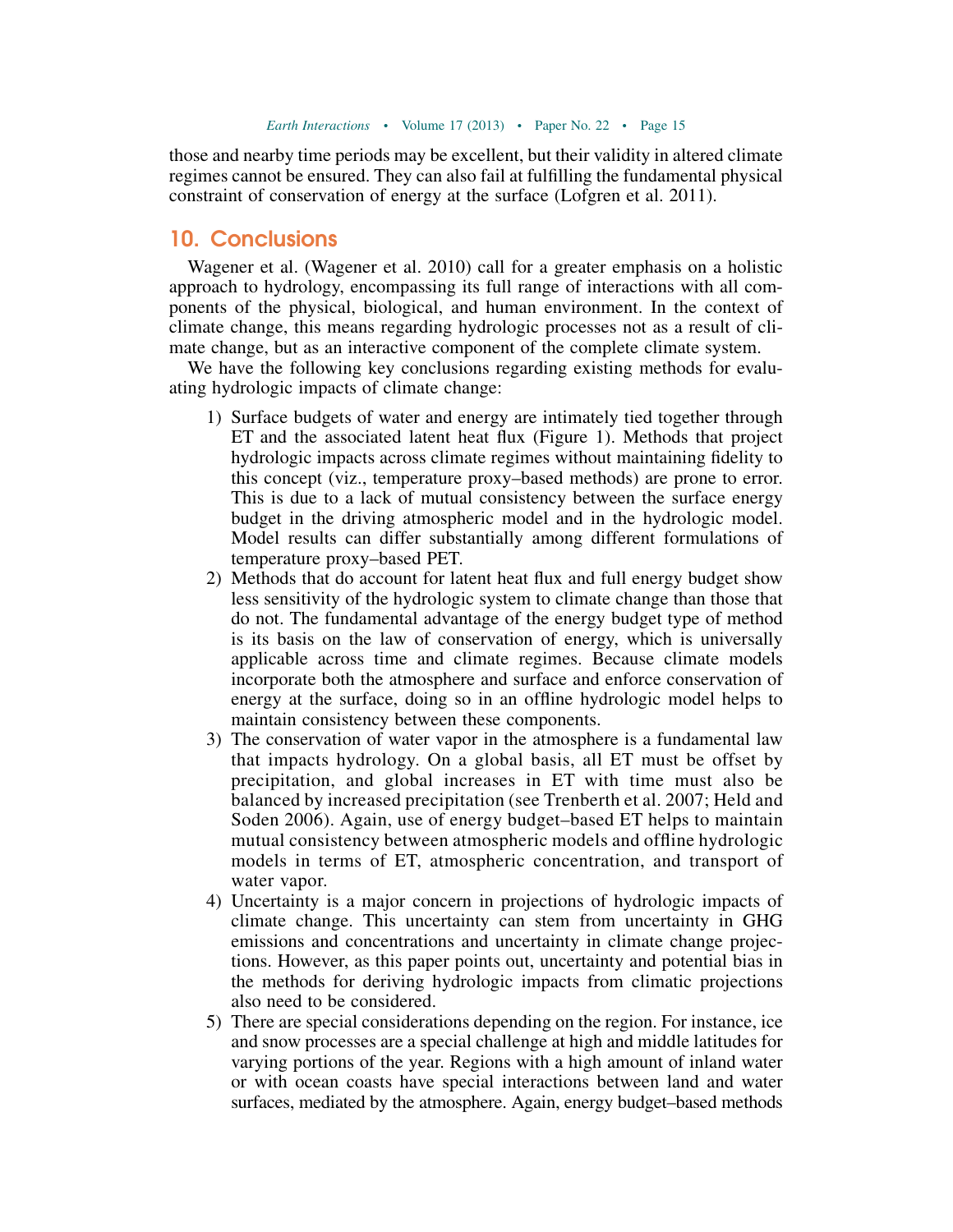of ET maintain consistency between the surface and atmosphere by making the interaction mutual.

6) Greater cooperation between the atmospheric and hydrologic communities should help to provide more accurate projections of future hydrologic and climatic conditions. It will also help to harmonize the results arrived at by both communities. Research is ongoing at many different institutions and with many geographic thrusts to further this goal.

Acknowledgments. The authors thank all of the participants at the Workshop on Methods of Projecting Hydrologic Impacts of Climate Change held in August 2012, especially Chris Milly and Dev Niyogi. Support for this workshop was provided by the NOAA Great Lakes Environmental Research Laboratory, the Cooperative Institute for Limnology and Ecosystems Research, and the Great Lakes Integrated Science and Assessment Center. Thanks to the anonymous reviewers for suggestions that improved the presentation and overall quality of this paper. Cherry's participation in this effort was supported by the JAMSTEC-IARC Collaborative Study and NSF Award ARC-0909525.

#### References

- Allen, M. R., and W. J. Ingram, 2002: Constraints on future changes in climate and the hydrologic cycle. Nature, 419, 224–232.
- Alley, R. B., and Coauthors, 2007: Summary for policymakers. Climate Change 2007: The Physical Science Basis, S. Solomon et al., Eds., Cambridge University Press, 1–13.
- Amatya, D. M., R. W. Skaggs, and J. D. Gregory, 1995: Comparison of methods for estimating REF-ET. J. Irrig. Drain. Eng., 121, 427–435.
- Angel, J. R., and K. E. Kunkel, 2010: The response of Great Lakes water levels to future climate scenarios with an emphasis on Lake Michigan. J. Great Lakes Res., 36, 51–58.
- Arnold, J. G., R. Srinivasan, R. S. Muttiah, and J. R. Williams, 1998: Large area hydrologic modeling and assessment. Part I: Model development. J. Amer. Water Res. Assoc., 34, 73–89.
- Bennett, K. E., A. T. Werner, and M. Schnorbus, 2012: Uncertainties in hydrologic and climate change impact analyses in headwater basins of British Columbia. J. Climate, 25, 5711–5730.
- Blaney, H. F., and W. D. Criddle, 1950: Determining water requirements in irrigated areas from climatological and irrigation data. USDA Soil Conservation Service Tech. Paper 96, 44 pp.
- Brekke, L. D., J. E. Kiang, J. R. Olsen, R. S. Pulwarty, D. A. Raff, D. P. Turnipseed, R. S. Webb, and K. D. White, 2009: Climate change and water resources management—A federal perspective. U.S. Geological Survey Circular 1331, 65 pp. [Available online at [http://pubs.usgs.gov/circ/](http://pubs.usgs.gov/circ/1331/) [1331/](http://pubs.usgs.gov/circ/1331/).]

Budyko, M. I., 1974: Climate and Life. Academic Press, 508 pp.

- Cherry, J. E., L.-B. Tremblay, M. Stieglitz, G. Gong, and S. J. Dery, 2007: Development of the Pan-Arctic Snowfall Reconstruction: New land-based solid precipitation estimates for 1940–99. J. Hydrometeor., 8, 1243–1263.
- Croley, T. E., II, 1983: Great Lakes basins (U.S.A.-Canada) runoff modeling. J. Hydrol., 64, 135– 158.
- —, 1989: Verifiable evaporation modeling on the Laurentian Great Lakes. Water Resour. Res., 25, 781–792.
- Dai, A., 2011: Characteristics and trends in various forms of the Palmer drought severity index during 1900–2008. J. Geophys. Res., 116, D12115, doi:10.1029/2010JD015541.
- Dickinson, R. E., A. Henderson-Sellers, P. J. Kennedy, and M. F. Wilson, 1986: Biosphereatmosphere transfer scheme (BATS) for the NCAR Community Climate Model. National Center for Atmospheric Research Tech. Note NCAR/TN-275+STR, 82 pp.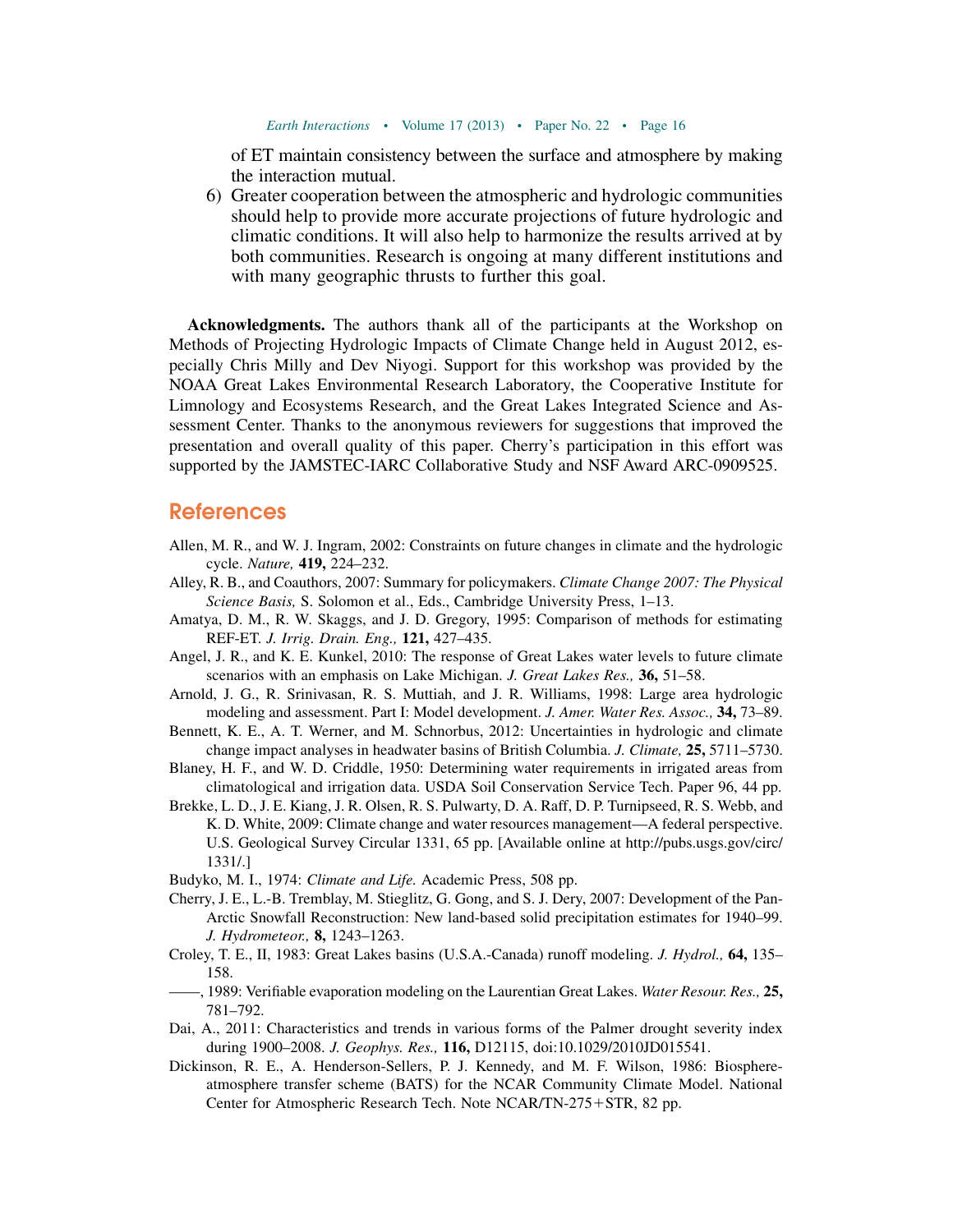- Donohue, R. J., T. R. McVicar, and M. L. Roderick, 2010: Assessing the ability of potential evaporation formulations to capture the dynamics in evaporative demand within a changing climate. J. Hydrol., 386, 186–197.
- Evans, J. P., and A. J. Jakeman, 1998: Development of a simple, catchment-scale, rainfallevapotranspiration-runoff model. Environ. Modell. Software, 13, 385–393.
- ——, and S. Schreider, 2002: Hydrological impacts of climate change on inflows to Perth, Australia. Climatic Change, 55, 361–393.
- Fowler, H. J., S. Blenkinsop, and C. Tebaldi, 2007: Linking climate change modeling to impact studies: advances in downscaling techniques for hydrological modeling. *Int. J. Climatol.*, 27, 1547–1578.
- Giorgi, F., 2005: Climate change prediction. Climatic Change, 73, 239–265.
- Gosling, S. N., R. G. Taylor, N. W. Arnell, and M. C. Todd, 2011: A comparative analysis of projected impacts of climate change on river runoff from global and catchment-scale hydrologic models. Hydrol. Earth Syst. Sci., 15, 279-294.
- Gronewold, A. D., V. Fortin, B. Lofgren, A. Clites, C. A. Stow, and F. Quinn, 2013: Coasts, water levels, and climate change: A Great Lakes perspective. Climatic Change, 120, 697– 711.
- Gyawali, R., and D. Watkins, 2013: Continuous hydrologic modeling of snow-affected watersheds in the Great Lakes basin using HEC-HMS. J. Hydrol. Eng., 18, 29–39.
- Hamon, W. R., 1961: Estimating potential evapotranspiration. J. Hydraul. Div. Amer. Soc. Civ. Eng., 87, 107–120.
- Hargreaves, G. H., and Z. A. Samani, 1985: Reference crop evapotranspiration from temperature. Appl. Eng. Agric., 1, 96–99.
- Held, I. M., and B. J. Soden, 2006: Robust responses of the hydrological cycle to global warming. J. Climate, 19, 3354–3360.
- Hobbins, M. T., A. Dai, M. L. Roderick, and G. D. Farquhar, 2008: Revisiting potential evapotranspiration parameterizations as drivers of long-term water balance trends. Geophys. Res. Lett., 35, L12403, doi:10.1029/2008GL033840.
- Holdridge, L. R., 1947: Determination of world plant formations from simple climatic data. Science, 105, 367–368.
- Houghton, J., 2002: The Physics of Atmospheres. 3rd ed. Cambridge University Press, 340 pp.
- Jensen, M. E., and H. R. Haise, 1963: Estimating evapotranspiration from solar radiation. J. Irrig. Drain. Div. Amer. Soc. Civ. Eng., 89, 15–41.
- Joetzjer, E., H. Douville, C. Delire, P. Ciais, B. Decharme, and S. Tyteca, 2012: Evaluation of drought indices at interannual to climate change timescales: A case study over the Amazon and Mississippi River basins. Hydrol. Earth Syst. Sci. Discuss., 9, 13 231–13 249.
- Köppen, W., 1900: Versuch einer Klassifikation der Klimate vorzugsweise nach ihren Beziehungen zur Pflanzenwelt (An attempt at a classification of climate, preferably from its relationship to vegetation). Geog. Z., 6, 593-611, 657-679.
- Kundzewicz, Z. W., and E. Z. Stakhiv, 2010: Are climate models ''ready for prime time'' in water resources management applications, or is more research needed? Hydrol. Sci. J., 55, 1085– 1089.
- , and Coauthors, 2007: Freshwater resources and their management. Climate Change 2007: Impacts, Adaption and Vulnerability, M. L. Parry et al., Eds., Cambridge University Press, 173–210.
- Lettenmaier, D., D. Major, L. Poff, and S. Running, 2008: Water resources. The effects of climate change on agriculture, land resources, water resources, and biodiversity, U.S. Climate Change Science Program and the Subcommittee on Global Change Research Rep., 121–150.
- Lofgren, B. M., T. S. Hunter, and J. Wilbarger, 2011: Effects of using air temperature as a proxy for potential evapotranspiration in climate change scenarios of Great Lakes basin hydrology. J. Great Lakes Res., 37, 744–752, doi:10.1016/j.jglr.2011.09.006.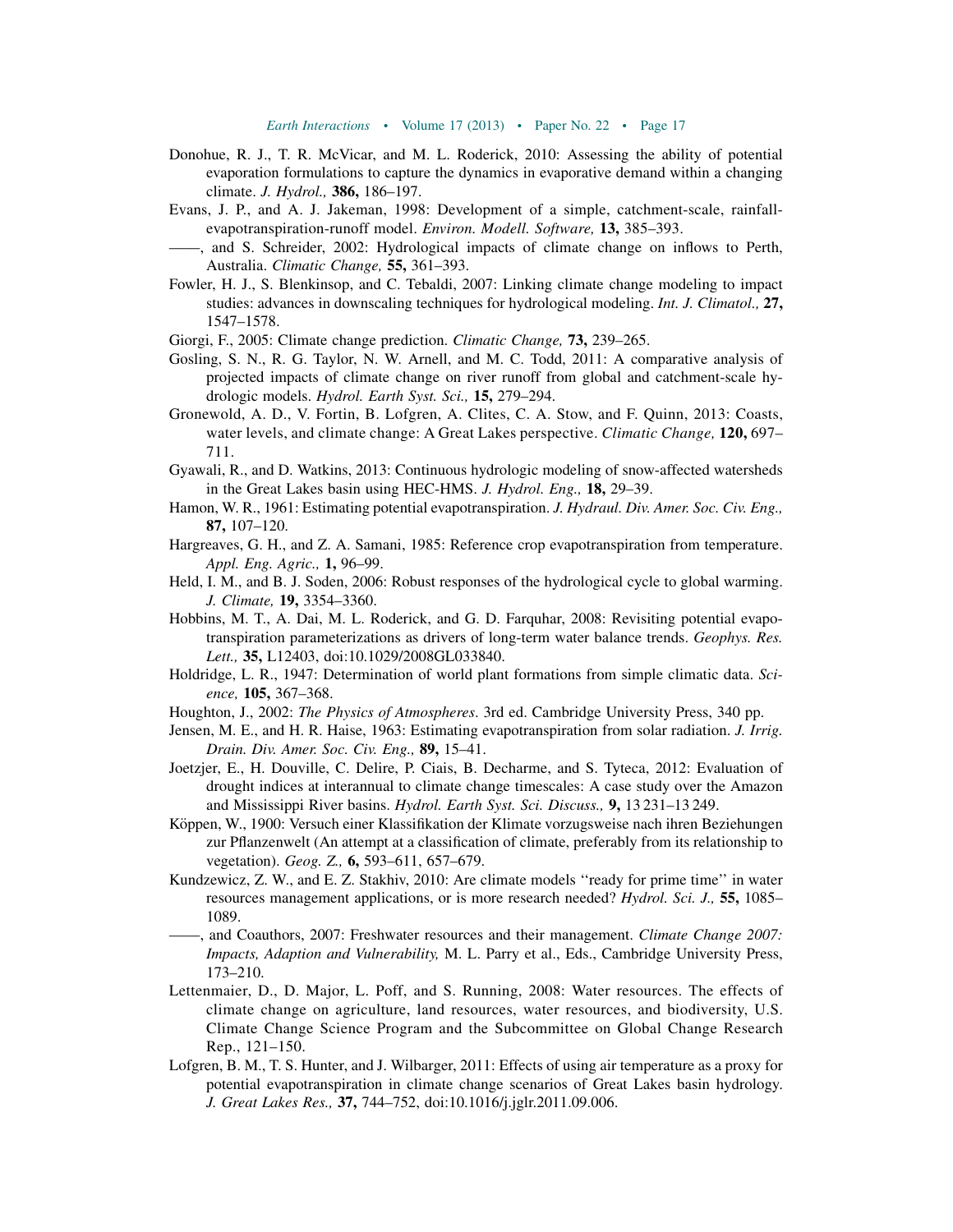- Lorenz, D. J., E. T. DeWeaver, and D. J. Vimont, 2010: Evaporation change and global warming: The role of net radiation and relative humidity. J. Geophys. Res., 115, doi:10.1029/ 2010JD013949.
- Lu, J., G. Sun, S. G. McNulty, and D. M. Amatya, 2005: A comparison of six potential evapotranspiration methods for regional use in the southeastern US. J. Amer. Water Res. Assoc., 41, 621–633.
- Mahmood, R., and Coauthors, 2010: Impacts of land use/land cover change on climate and future research priorities. Bull. Amer. Meteor. Soc., 91, 37–46.
- Manabe, S., and J. L. Holloway, 1975: The seasonal variation of the hydrologic cycle as simulated by a global model of the atmosphere. J. Geophys. Res., 80, 1617–1649.
- McAfee, S. A., 2013: Methodological differences in projected potential evapotranspiration with implications for drought scenario development. Climatic Change, 120, 915–930, doi:10.1007/s10584-013-0864-7.
- Meehl, G. A., and Coauthors, 2007: Global climate projections. Climate Change 2007: The Physical Science Basis, S. Solomon et al., Eds., Cambridge University Press, 747–845.
- ——, and Coauthors, 2009: Decadal prediction—Can it be skillful? Bull. Amer. Meteor. Soc., 90, 1467–1485.
- Milly, P. C. D., and K. A. Dunne, 2011: On the hydrologic adjustment of climate-model projections: The potential pitfall of potential evapotranspiration. Earth Interact., 15, doi:10.1175/ 2010EI363.1.
- Monteith, J. L., 1973: Principles of Environmental Physics. Edward Arnold, 241 pp.
- Morton, F. I., 1983: Operational estimates of areal evapotranspiration and their significance to the science and practice of hydrology. J. Hydrol., 66, 1–76.
- O'Brien, B., and W. Loya, 2008: Climate change impacts on water availability in Alaska. Wilderness Society Rep., 4 pp. [Available online at [http://www.cakex.org/sites/default/files/](http://www.cakex.org/sites/default/files/AK_Future_Water_Availability_Summary_0.pdf) AK Future Water Availability Summary 0.pdf.]
- Overgaard, J., D. Rosbjerg, and M. B. Butts, 2006: Land-surface modeling in hydrological perspective—A review. *Biogeosciences*, 3, 229–241.
- Palmer, W. C., 1968: Keeping track of crop moisture conditions, nationwide: The new crop moisture index. Weatherwise, 21, 156–161.
- Pielke, R. A., Sr., 1998: Climate prediction as an initial value problem. Bull. Amer. Meteor. Soc., 79, 2743–2746.
- Priestley, C. H. B., and R. J. Taylor, 1972: On the assessment of surface heat flux and evaporation using large scale parameters. Mon. Wea. Rev., 100, 81-92.
- Romm, J., 2011: The next Dust Bowl. Nature, 478, 450–451.
- Rosenfeld, J., 2010: Letter from the Editor: In the belly of the Earth-system sciences. Bull. Amer. Meteor. Soc., 91, 1340.
- Rubel, F., and M. Kottek, 2010: Observed and projected climate shifts 1901-2100 depicted by world maps of the Köppen-Geiger climate classification. Meteor. Z., 19, 135–141.
- Sellers, P. J., Y. Mintz, Y. C. Sud, and A. Dalcher, 1986: A simple biosphere mode (SiB) for use within general circulation models. J. Atmos. Sci., 43, 505-531.
- Seneveratne, S. I., T. Corti, E. L. Davin, M. Hirschi, E. B. Jaeger, I. Lehner, B. Orlowsky, and A. J. Teuling, 2010: Investigating soil moisture–climate interactions in a changing climate: A review. Earth Sci. Rev., 99, 125–161.
- Shapiro, M., and Coauthors, 2010: An Earth-system prediction initiative for the twenty-first century. Bull. Amer. Meteor. Soc., 91, 1377-1388.
- Shaw, E. M., K. J. Beven, N. A. Chappell, and R. Lamb, 2010: Hydrology in Practice. 4th ed. Taylor & Francis, 560 pp.
- Shaw, S. B., and S. J. Riha, 2011: Assessing temperature-based PET equations under a changing climate in temperature, deciduous forests. Hydrol. Processes, 25, 1466–1478.
- Sheffield, J., E. F. Wood, and M. L. Roderick, 2012: Little change in global drought over the past 60 years. Nature, 491, 435–438.